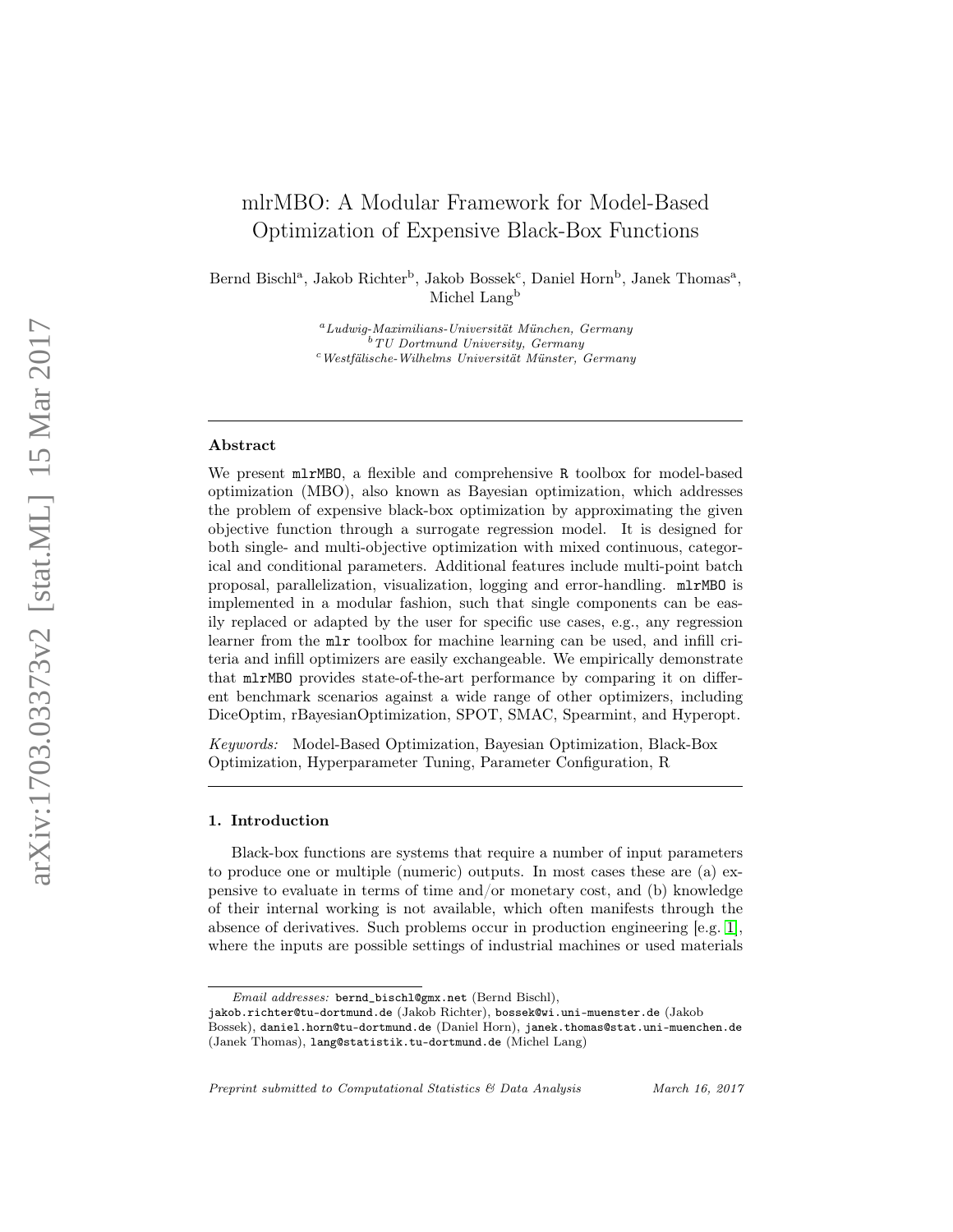and the output is one or multiple measurements regarding the quality of fabricated parts. Since this makes a single evaluation expensive, one tries to find the optimal settings of production steps in a minimal number of tries. Design of Computer Experiments (DACE) [\[2\]](#page-19-1) is a discipline focused on solving such problems and sequential model-based optimization (SMBO) [\[3\]](#page-19-2) has become the state-of-the-art optimization strategy in recent years.

The generic SMBO procedure starts with an initial design of evaluation points, and then iterates the following steps:

- 1. Fit a regression model to the outcomes and design points obtained so far,
- 2. query the model to propose a new, promising point, often by optimizing a so-called infill criterion or acquisition function,
- 3. evaluate the new point with the black-box function and add it to the design.

Several adaptations and extensions, e.g., multi-objective optimization [\[4\]](#page-19-3), multipoint proposal [\[5,](#page-19-4) [6\]](#page-19-5), more flexible regression models [\[7\]](#page-19-6) or alternative ways to calculate the infill criterion [\[8\]](#page-19-7) have been investigated recently.

A different field of application for SMBO is the hyperparameter optimization for machine learning methods [e.g. [9,](#page-19-8) [10,](#page-20-0) [11\]](#page-20-1). Here, the black-box is a machine learning method and the objective(s) is one or multiple performance measure(s), validated via resampling on a data set of interest. The black-box function can be more complex, for example a machine learning pipeline which includes preprocessing, feature selection and model selection.

After a brief comparison with related software in Subsection [1.1](#page-1-0) and clarification of our main contributions in Subsection [1.2,](#page-2-0) we introduce the general SMBO procedure in more detail in Section [2.](#page-3-0) Section [3](#page-10-0) highlights the capabilities of our software mlrMBO, showcased by some code examples. In Section [4](#page-13-0) we empirically demonstrate that mlrMBO achieves state-of-the-art performance on a wide range of synthetic and real-world single- and multi-objective scenarios. Section [5](#page-17-0) gives an outlook on future work.

### <span id="page-1-0"></span>1.1. Related Software

We will briefly present an overview of available software for model-based optimization, starting with implementations based on the Efficient Global Optimization algorithm (EGO), i.e., the SMBO algorithm proposed by Jones et al. [\[3\]](#page-19-2) using Gaussian processes (GPs), and continue with extensions and alternative approaches.

Both DiceOptim [\[12\]](#page-20-2) and rBayesianOptimization [\[13\]](#page-20-3) are R packages that offer EGO implementations. A sophisticated EGO implementation can be found in the Python package Spearmint [\[14\]](#page-20-4). It focuses on hyperparameter optimization of machine learning algorithms with enhancements regarding variable costs of experiments and parallelization. All three packages offer different GP kernels and infill criteria, but only support numerical (non-conditional) parameters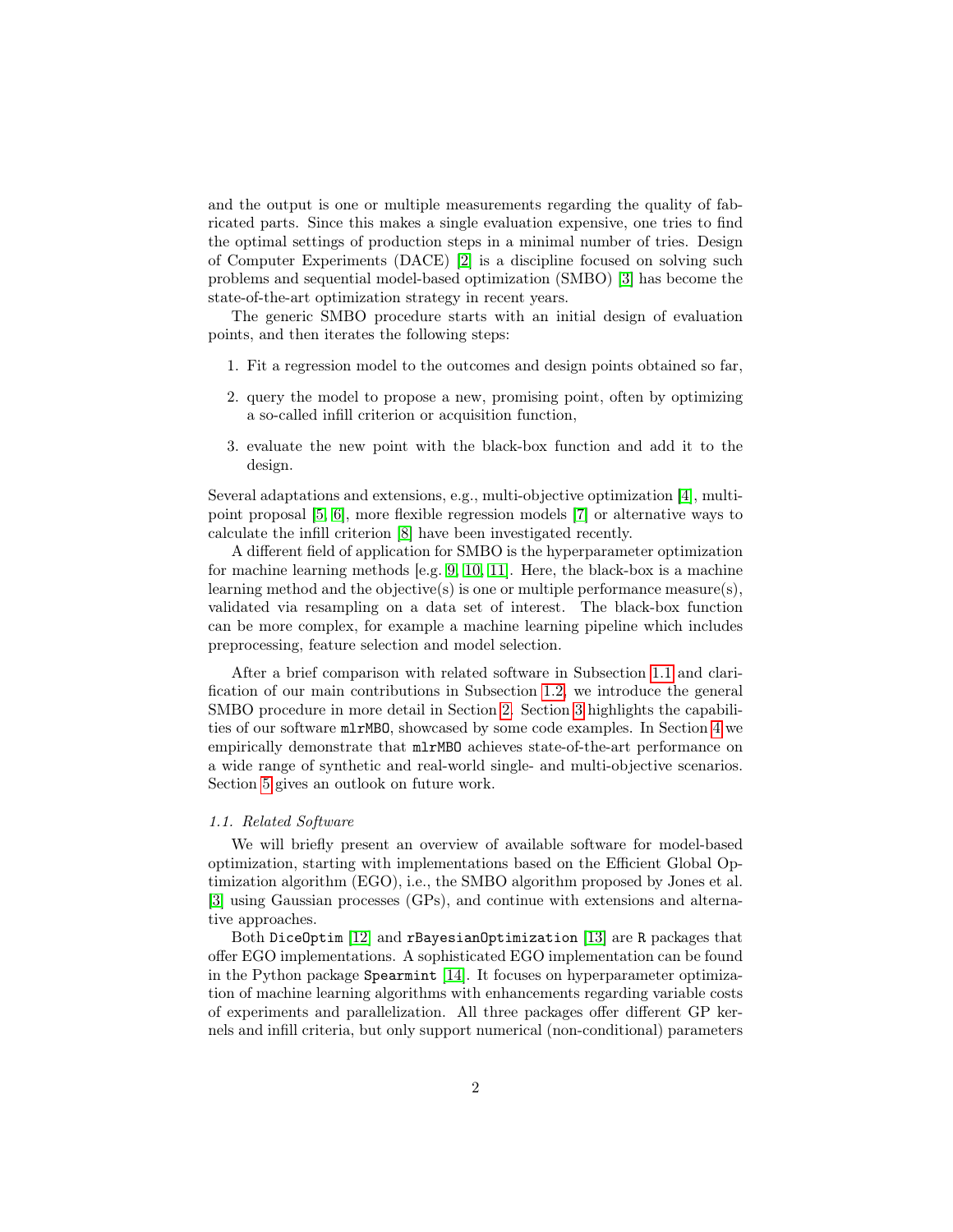and, except for Spearmint, no multi-criteria optimization or parallelization is available. A multi-criteria version of Spearmint is introduced in [\[15\]](#page-20-5).

The  $C_{++}$  library Bayes0pt [\[16\]](#page-20-6) contains an extended version of EGO, including Student-t processes, support of mixed and conditional parameters as well as meta-criteria algorithms to automatically find reasonable infill criteria during optimization. It offers interfaces for Python, Matlab and Octave.

SMAC [\[7\]](#page-19-6) is one of the most established frameworks and allows to optimize mixed parameter spaces as it uses a random forest instead of a GP for regression. Besides general black-box optimization, it is focused on algorithm configuration. However, SMAC is limited to single-criteria optimization and parallelization is not supported.

Hyperopt [\[8\]](#page-19-7) is an optimization package in Python that supports numerical, categorical and conditional parameters. Instead of a regression it uses a tree of Parzen estimators (TPE) to compute point suggestions. It supports distributed parallel and asynchronous execution. Hyperopt can be used for general blackbox optimization, but is mainly focused on machine learning tasks.

Another R implementation for sequential black-box optimization is SPOT [\[17\]](#page-20-7). It is a toolbox with different modeling techniques and offers a wide variety of statistical methods. SPOT contains sophisticated algorithms to handle functions with noisy evaluations, is able to handle constrains in functions and supports multi-objective optimization.

### <span id="page-2-0"></span>1.2. Main Contributions and Prior Applications

The main contribution of this paper is the presentation of the R package mlrMBO, which implements a generic SMBO framework and provides a large variety of different SMBO methods due to its modular structure. mlrMBO is even more flexible than SPOT in its choice of surrogate models as it is connected to the R package mlr [\[18\]](#page-20-8) which interfaces more than 60 machine learning regression algorithms. Besides the default SMBO procedure, mlrMBO focuses on three domains: Mixed parameter space optimization, multi-point proposals and multiobjective optimization. Even combinations of the three domains are possible, which to our knowledge no other software is currently capable of. mlrMBO is easy to use as many default implementations for the individual steps of the SMBO procedure are directly supported in a plug-and-play style. Simple interfaces are available to extend the package with user specific variants.

Benchmarks show that mlrMBO achieves state-of-the-art performance in each domain. Additionally, mlrMBO has been successfully applied in some practical settings. In [\[19,](#page-20-9) [20\]](#page-20-10) it was used to optimize the hyperparameters of machine learning pipelines (joint pre-processing and model hyperparameters) for support vector machines and general machine learning models, respectively, in a single objective setting. Hess et al. [\[21\]](#page-20-11) proposed an mlrMBO ensemble-based approach to identify the best surrogate model during optimization through reinforcement learning. Horn et al. [\[22\]](#page-21-0) considered a multi-objective benchmark and optimized the runtime-accuracy trade-offs of several approximate support vector machine solvers. Horn and Bischl [\[11\]](#page-20-1) introduced the general capability of mlrMBO to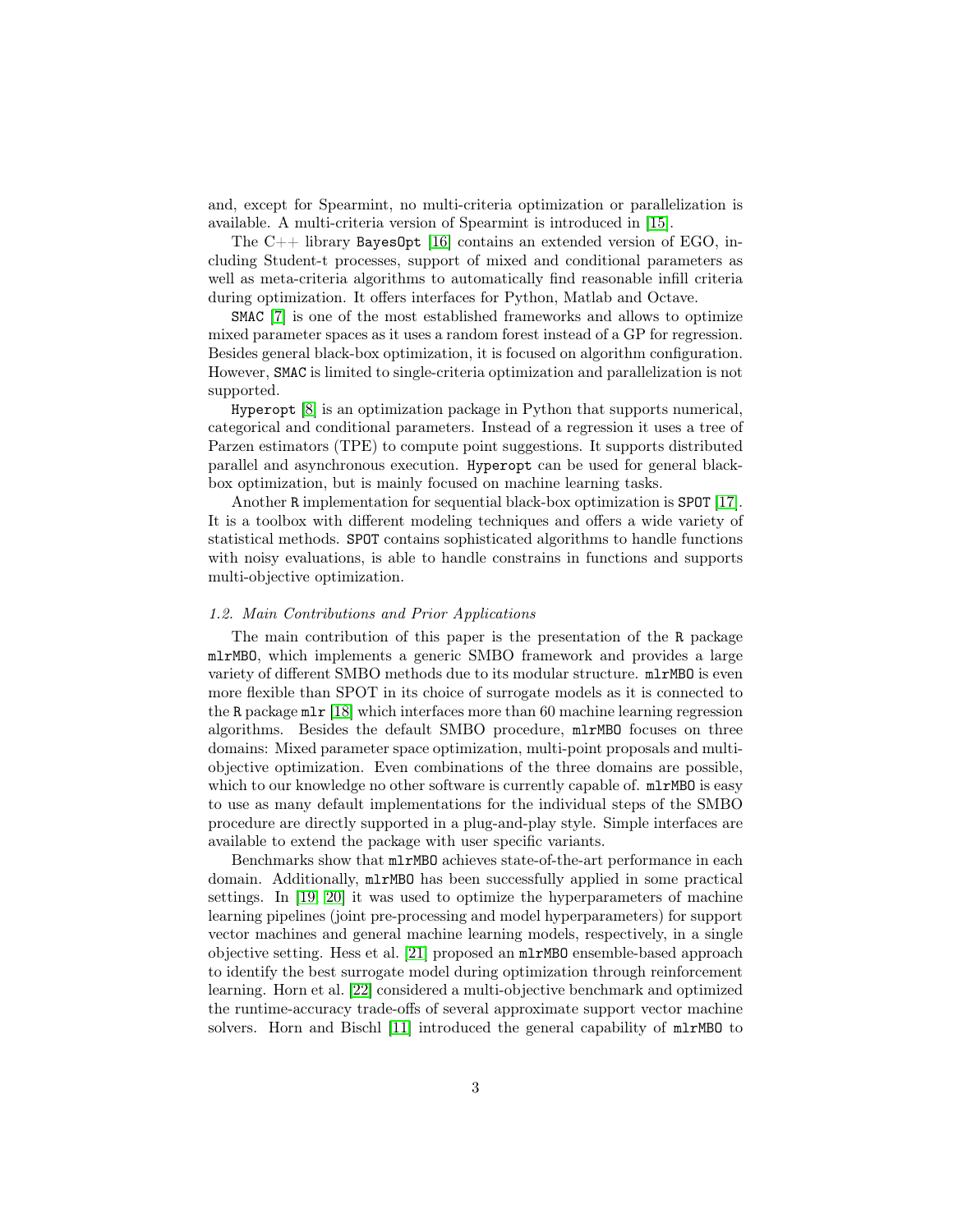solve multi-objective machine learning tasks. Steponaviče et al. [\[23\]](#page-21-1) investigated the impact of different initial design sampling techniques on the performance of multi-objective model-based optimization methods by using mlrMBO.

# <span id="page-3-0"></span>2. Sequential Model-Based Optimization

This section describes the general SMBO setup and presents the individual building blocks in Subsection [2.1.](#page-3-1) While SMBO is modular and can thus be customized for a variety of different tasks, we highlight the most prominent combinations of components described in the literature like EGO [\[3\]](#page-19-2) (Subsection [2.2\)](#page-7-0) or SMAC-like [\[7\]](#page-19-6) optimizers (Subsection [2.3\)](#page-7-1). Subsections [2.4](#page-9-0) and [2.6](#page-10-1) introduce parallelization through multi-point proposal, and multi-objective optimization.

#### <span id="page-3-1"></span>2.1. Sequential model-based optimization

Let  $f(\mathbf{x}) : \mathcal{X} \to \mathbb{R}$  be an arbitrary black-box function with a d-dimensional input domain  $\mathcal{X} = \mathcal{X}_1 \times \mathcal{X}_2 \times \cdots \times \mathcal{X}_d$  and a deterministic output y. Each  $\mathcal{X}_i$  $(i = 1, \dots, d)$  can be either numeric and bounded (i.e.  $\mathcal{X}_i = [l_i, u_i] \subset \mathbb{R}$ ) or a finite set of s categorical values  $(\mathcal{X}_i = \{v_{i1}, \ldots, v_{is}\})$ . Without loss of generality, we want to find the input  $x^*$  with

$$
\boldsymbol{x}^* = \argmin_{\boldsymbol{x} \in \mathcal{X}} f(\boldsymbol{x}).
$$

In the context of model-based optimization, we usually assume that  $f$  is expensive to evaluate, hence the total number of function evaluations is limited by a budget. At the heart of SMBO are so-called surrogate models  $\hat{f}$  which cheaply estimate the expensive black-box function  $f$  and which are iteratively updated and refined. The general approach is illustrated in Figure [1.](#page-4-0) The figure outlines the following steps, whereas each step is explained in more detail in the following subsections:

- (1) An initial design of  $n_{\text{init}}$  points  $\mathbf{x}^{(j)}$   $(j = 1, \ldots, n_{\text{init}})$  is sampled from X and f is evaluated at these points to yield outcomes  $y^{(j)} = f(x^{(j)})$ . The tuples  $(y^{(j)}, \boldsymbol{x}^{(j)})$  constitute the data to build the initial surrogate model  $\hat{f}$  in the next step.
- <span id="page-3-2"></span>(2) Fit a surrogate model to all evaluated points  $x^{(j)} \in \mathcal{X}$  and corresponding values  $y^{(j)}$ .
- (3) An *infill criterion* proposes m points  $x^{(j+i)}$   $(i = 1, ..., m)$ . The criterion is defined on X and operates on the surrogate  $\hat{f}$  to determine points which are promising for the optimization. These points should either have a good expected objective value or high potential to improve the quality of the surrogate model.
- (4) The proposed points are evaluated using f and the new tuples  $(y^{(j+i)}, x^{(j+i)})$ are added to the design.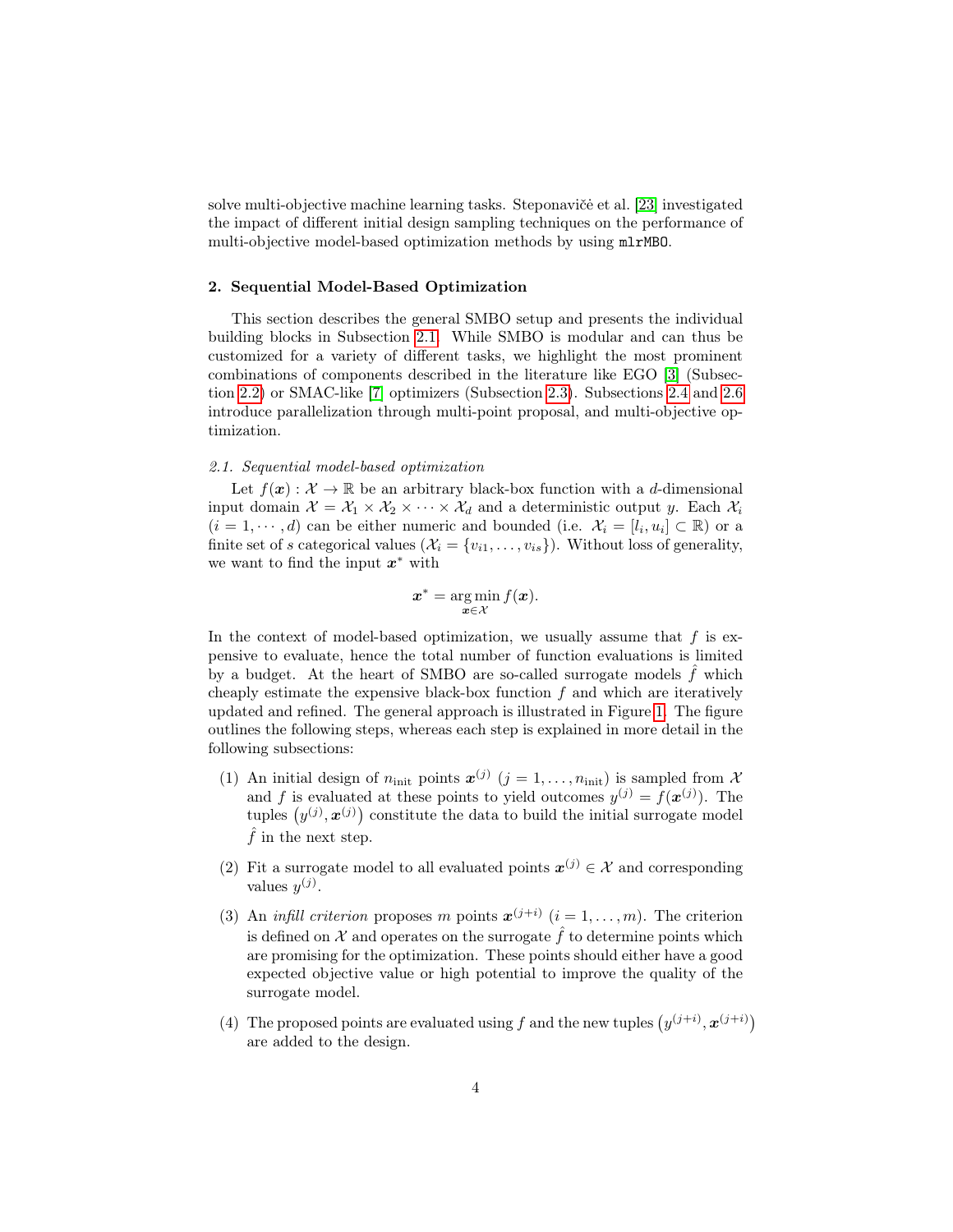- (5) If the budget is not exhausted (and no other termination criteria is met), go to step [\(2\).](#page-3-2)
- (6) If the budget is exhausted or another termination criteria is met, return the proposed solution for the optimization problem.



Figure 1: General SMBO approach.

# <span id="page-4-1"></span><span id="page-4-0"></span>2.1.1. Initial Design

The initial design specifies the points of the input domain at which the black-box function is evaluated to build the initial surrogate model  $\hat{f}$ . If too few points are chosen or if the points do not cover  $\mathcal X$  well, the fit of f may be poor and thus points proposed based on  $\hat{f}$  may be suboptimal for the progress of the optimization. Fitting a surrogate model may even be impossible. On the other hand, a large initial design may reduce the available budget too much. mlrMBO provides various options for the initial design: The user can specify it manually or generate designs either completely at random, coarse grid designs or by using space-filling Latin Hypercube Designs [\[24\]](#page-21-2).

# <span id="page-4-2"></span>2.1.2. Surrogate Models

One of the main factors that determines the choice of surrogate model  $\hat{f}$  is the structure of the input space X. If  $X \subset \mathbb{R}^d$ , Kriging [\[3\]](#page-19-2) is the recommended choice and provides state-of-the-art performance. In Section [2.2,](#page-7-0) the Krigingbased EGO approach is discussed in more detail. If the search space  $\mathcal X$  also includes categorical parameters on the other hand, random forests are a viable alternative [\[7\]](#page-19-6) as they can handle such parameters directly, without the need to encode the categorical parameters as numeric. mlrMBO allows the use of any of the many regression models available in the R package mlr, which itself can also be easily extended to support custom regression learners [\[25\]](#page-21-3).

While Kriging models and random forests already provide uncertainty estimation natively, generic bagging can be applied to arbitrary regression models to retrieve standard error estimators in mlr.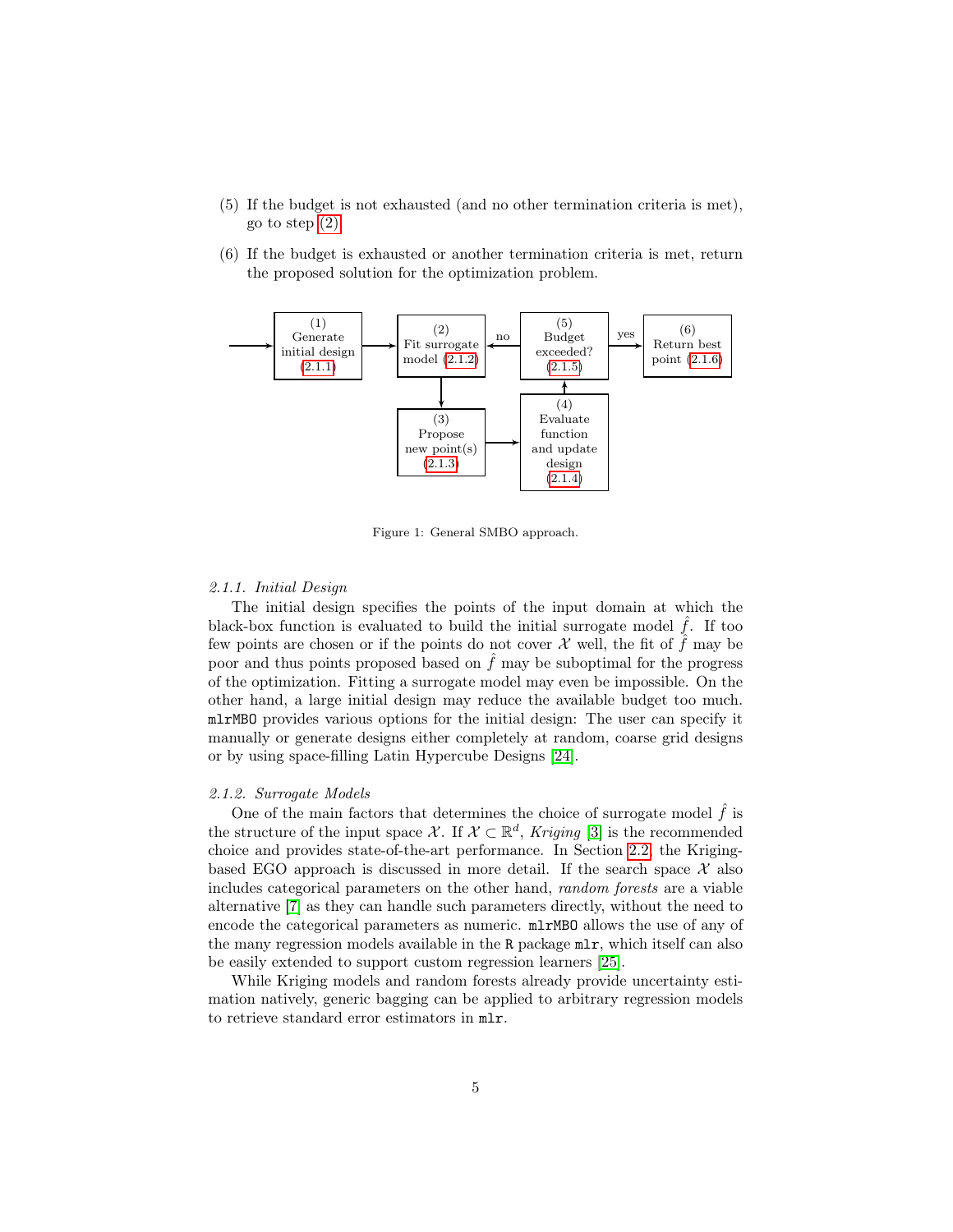# <span id="page-5-0"></span>2.1.3. Infill Criteria

The infill criterion, or sometimes called acquisition function, guides the optimization and tries to trade-off exploitation and exploration. This is usually achieved by combining  $\hat{\mu}(\bm{x})$  and  $\hat{s}(\bm{x})$  (or  $\hat{s}^2(\bm{x})$ ) in a single formula in a wellbalanced fashion, where the posterior mean  $\hat{\mu}(\boldsymbol{x})$  and posterior standard deviation  $\hat{s}(x)$  (or posterior variance  $\hat{s}^2(x)$ ) are estimated by the surrogate model  $\hat{f}$ .  $\hat{s}(\mathbf{x})$  and  $\hat{s}^2(\mathbf{x})$  are sometimes also called "local uncertainty estimators". Assuming that our model  $\hat{f}$  is somewhat "spatial" in the sense that higher values of  $\hat{s}(x)$  indicate regions of the search space that few of our design points lie close to and / or we have not learned the structure of f very well at  $x$ , we are therefore looking for points with low  $\hat{\mu}(\boldsymbol{x})$  and high  $\hat{s}(\boldsymbol{x})$ .

Arguably the most popular choice is the expected improvement

$$
\mathrm{EI}(\boldsymbol{x}):=\mathrm{E}(I(\boldsymbol{x}))
$$

where the random variable  $I(x)$  defines the potential improvement at x over the currently best observed function value  $y_{\text{min}}$ :

<span id="page-5-2"></span>
$$
I(\boldsymbol{x}):=\max\left\{y_{\min}-Y(\boldsymbol{x}),0\right\}.
$$

Here,  $Y(x)$  is a random variable that should express the posterior distribution at x, estimated with  $\hat{f}$ . For a Gaussian process,  $Y(x)$  is normally distributed with  $Y(x) \sim N(\hat{\mu}(x), \hat{s}^2(x))$ . Under this assumption, EI(x) can be expressed analytically in closed form as

$$
EI(\boldsymbol{x}) = (y_{\min} - \hat{\mu}(\boldsymbol{x})) \Phi\left(\frac{y_{\min} - \hat{\mu}(\boldsymbol{x}))}{\hat{s}(\boldsymbol{x})}\right) + \hat{s}(\boldsymbol{x}) \phi\left(\frac{y_{\min} - \hat{\mu}(\boldsymbol{x})}{\hat{s}(\boldsymbol{x})}\right), \quad (1)
$$

where  $\Phi$  and  $\phi$  are the distribution and density function of the standard normal distribution, respectively.

A simpler approach to balance  $\hat{\mu}(\bm{x})$  and  $\hat{s}(\bm{x})$  for a point  $\bm{x}$  is given by the lower confidence bound

$$
LCB(\mathbf{x}, \lambda) = \hat{\mu}(\mathbf{x}) - \lambda \hat{s}(\mathbf{x}), \qquad (2)
$$

where  $\lambda > 0$  is a constant that controls the "mean vs. uncertainty" trade-off.

Furthermore,  $mlrMBO$  currently support pure mean  $\hat{\mu}(x)$  minimization (pure exploitation) and pure uncertainty  $\hat{s}(x)$  maximization (pure exploration) and further criteria for multiple point proposals (see Section [2.4\)](#page-9-0), noisy optimization (see Section [2.5\)](#page-9-1), and multi-objective optimization (See section [2.6\)](#page-10-1).

### <span id="page-5-1"></span>2.1.4. Infill Optimization

The infill optimizer searches for the point  $x$  which yields the best infill value. Unlike the original optimization problem on  $f$ , the optimization on the infill criterion can be considered inexpensive. While this is still a black-box optimization problem, points can be evaluated more lavishly, and Jones et al. [\[3\]](#page-19-2) propose a branch and bound algorithm for this task. mlrMBO defaults to a more generic approach, which we call focus search, outlined in Algorithm [1.](#page-6-2) It is able to handle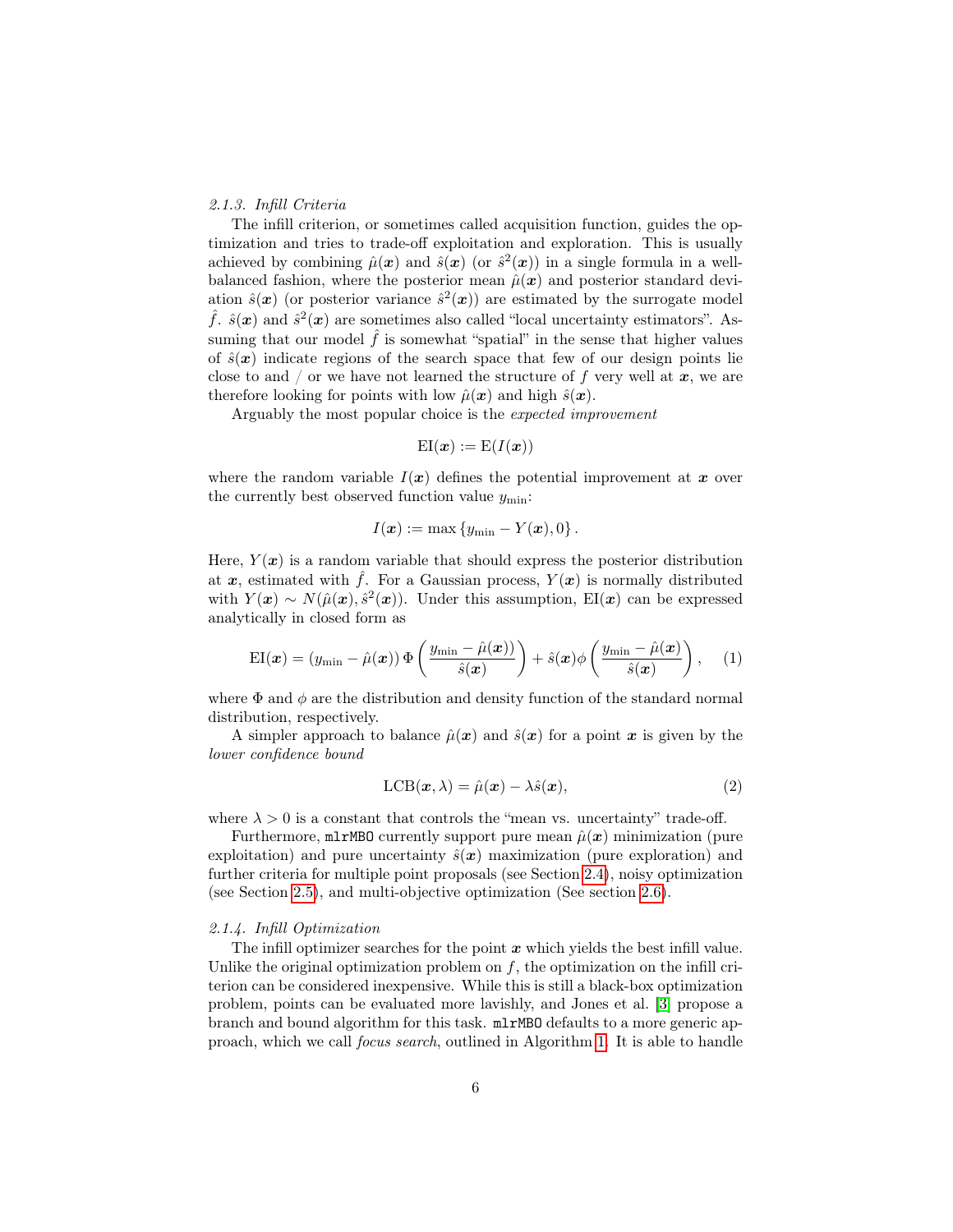numeric parameter spaces, categorical parameter spaces, as well as mixed and hierarchical spaces. The algorithm starts with a large random design from which all points are evaluated by the surrogate regression model to determine the most promising point. Next, focus search shrinks the search space around the best point and samples new random points for the now focused search space. The shrinkage of search space is iterated  $n_{\text{iters}}$  times. The complete procedure can be restarted  $n_{\text{restart}}$  times to avoid local optima. Finally the best point over all restarts and iterations is returned. Evolutionary algorithms like CMA-ES [\[26\]](#page-21-4) or custom user-defined optimizers can be selected alternatively.

Algorithm 1 Infill Optimization: Focus Search.

**Require:** infill criterion  $c: \mathcal{X} \to \mathbb{R}$ , control parameters  $n_{\text{restart}}$ ,  $n_{\text{iters}}$ ,  $n_{\text{points}}$ 1: for  $u \in \{1, ..., n_{\text{restart}}\}$  do 2: Set  $\mathcal{\tilde{X}} = \mathcal{X}$ 3: for  $v \in \{1, ..., n_{\text{iters}}\}$  do 4: generate random design  $\mathcal{D} \subset \tilde{\mathcal{X}}$  of size  $n_{\text{points}}$ 5: compute  $x_{u,v}^* = (x_1^*, ..., x_d^*) = \arg \min_{\mathbf{x} \in \mathcal{D}} c(\mathbf{x})$ 6: shrink  $\tilde{\mathcal{X}}$  by focusing on  $\mathbf{x}^*$ : 7: **for** each search space dimension  $\tilde{\mathcal{X}}_i$  in  $\tilde{\mathcal{X}}$  do 8: **if**  $\mathcal{\tilde{X}}_i$  numeric:  $\mathcal{\tilde{X}}_i = [l_i, u_i]$  **then** 9:  $l_i = \max\{l_i, x_i^* - \frac{1}{4}(u_i - l_i)\}\$ 10:  $u_i = \min\{u_i, x_i^* + \frac{1}{4}(u_i - l_i)\}\$ 11: end if 12: **if**  $\tilde{\mathcal{X}}_i$  categorical:  $\tilde{\mathcal{X}}_i = \{v_{i1}, \ldots, v_{is}\}, s > 2$  then 13:  $\bar{x}_i = \text{sample one category uniformly from } \tilde{\mathcal{X}}_i \backslash x_i^*$ 14:  $\tilde{\mathcal{X}}$  $\tilde{i}_i = \tilde{\mathcal{X}}_i \backslash \bar{\bar{x}}_i$ 15: end if 16: end for 17: end for 18: end for 19: Return  $x^* =$  $* = \arg \min$  $u \in \{1, \ldots, n_{\text{restart}}\}, v \in \{1, \ldots, n_{\text{iters}}\}$  $c(\boldsymbol{x}_{u,v}^{\ast})$ 

# <span id="page-6-2"></span><span id="page-6-0"></span>2.1.5. Termination

Multiple termination criteria can be used in mlrMBO. Commonly a limit is set for the total number of evaluations of  $f$  or for the number of SMBO iterations. Alternatively, the optimization can be terminated after a given time or after a time budget for function evaluations is exhausted. The optimization can also be stopped as soon as a predefined objective value is reached. Furthermore, the user can create custom termination rules.

#### <span id="page-6-1"></span>2.1.6. Final Point

Finally, the final solution  $x^*$  has to be determined. Usually the best point observed during the optimization is picked. Fitting a last surrogate model to find the best point predicted is a viable option, especially if  $f$  is noisy.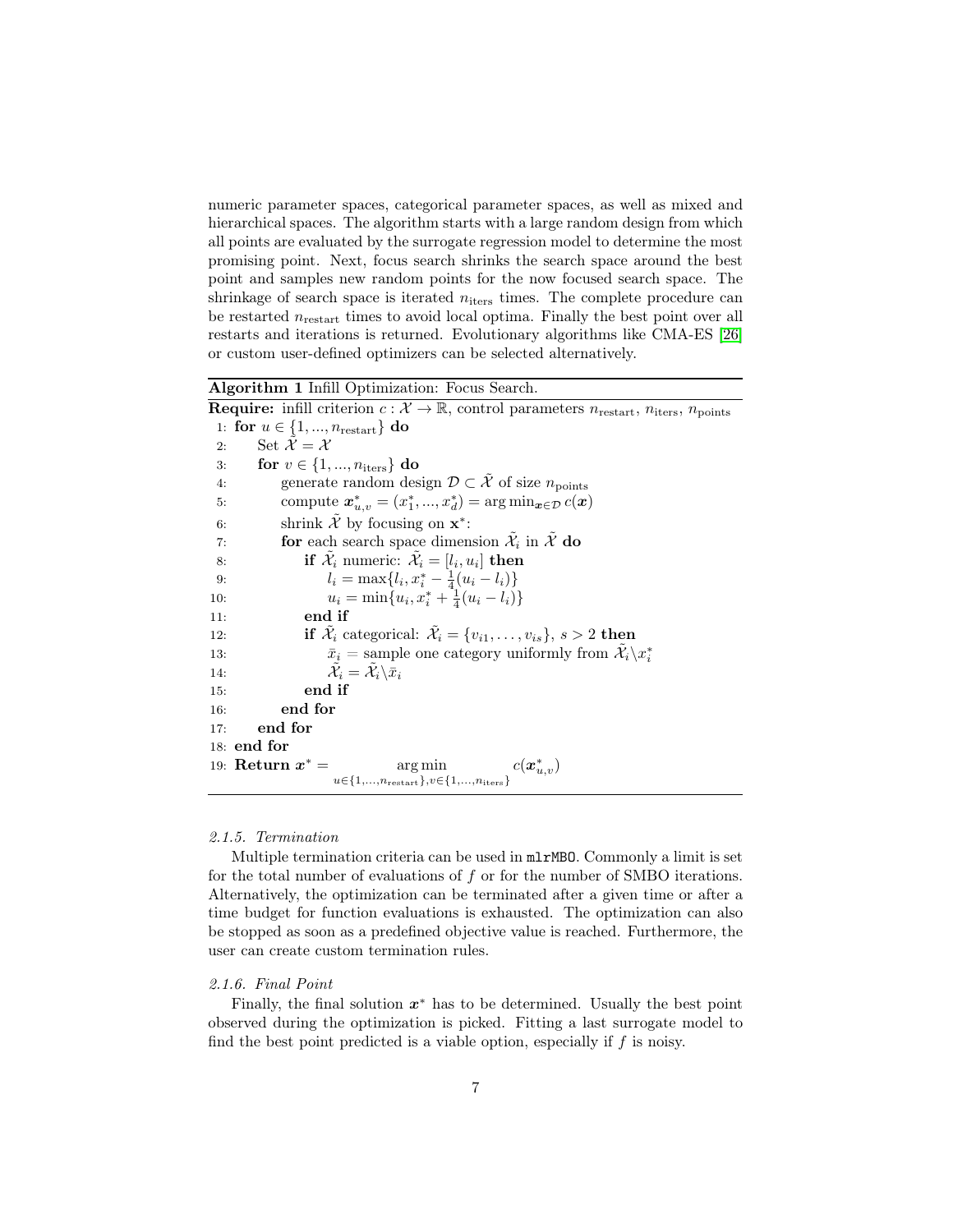### <span id="page-7-0"></span>2.2. Efficient Global Optimization (EGO)

Kriging models [\[27\]](#page-21-5) are arguable the most popular choice for a surrogate model because they are very flexible and provide a local uncertainty estimator [\[3\]](#page-19-2).

In general, we consider a numeric-only input domain  $\mathcal{X} \subset \mathbb{R}^d$ . Jones et al. [\[3\]](#page-19-2) were the first who introduced surrogate models for the sequential optimization of box-constrained functions with real-valued arguments. Their Efficient Global Optimization (EGO) algorithm employs Kriging models together with the expected improvement infill criterion (see Equation [1\)](#page-5-2). Maximizing the EI results in an infill criterion that balances exploitation of the model structure and exploration of regions with high uncertainty and has proven to be highly effective [\[3\]](#page-19-2). It can ensure global convergence [\[28,](#page-21-6) [29\]](#page-21-7) (which is somewhat unrealistic to expect under the usually tight budget constraints that exist for many expensive black-box optimization problems).

Figure [2](#page-7-2) illustrates the point proposal at the 3rd (left) and the 4th iteration (right) of an EGO run on a 1d cosine mixture function. It illustrates how high uncertainty  $(\hat{s})$  and a low value of  $\hat{\mu}$  contribute to the EI and thus to the selection of the next point and the ability of model-based optimization to find the optimum even for multi-modal functions.



<span id="page-7-2"></span>Figure 2: State at the 3rd (left) and 4th iteration (right) of an exemplary EGO run on a  $1d$  cosine mixture function. The upper part shows the real function  $f$  as a solid line and its estimation  $\hat{\mu}$  dotted. The uncertainty is indicated by the shaded area. Initial design points are displayed as red circles, sequential points as green squares. The lower part shows the respective value for the EI. The optimum of the EI defines the point that proposed to be evaluated next (blue triangle).

#### <span id="page-7-1"></span>2.3. Mixed Space Optimization

Real life scenarios often include mixed-valued as well as hierarchical parameter spaces with conditional parameters. An example is the tuning of a support vector machine, for which the parameter space is illustrated in Figure [3.](#page-8-0) Depending on the choice of the kernel, the hyperparameter  $\gamma$  has to be optimized for the radial kernel (so it is conditional on the setting of kernel), but it is not present (or we could say: active) for the *linear* kernel. In contrast to  $\gamma$ , the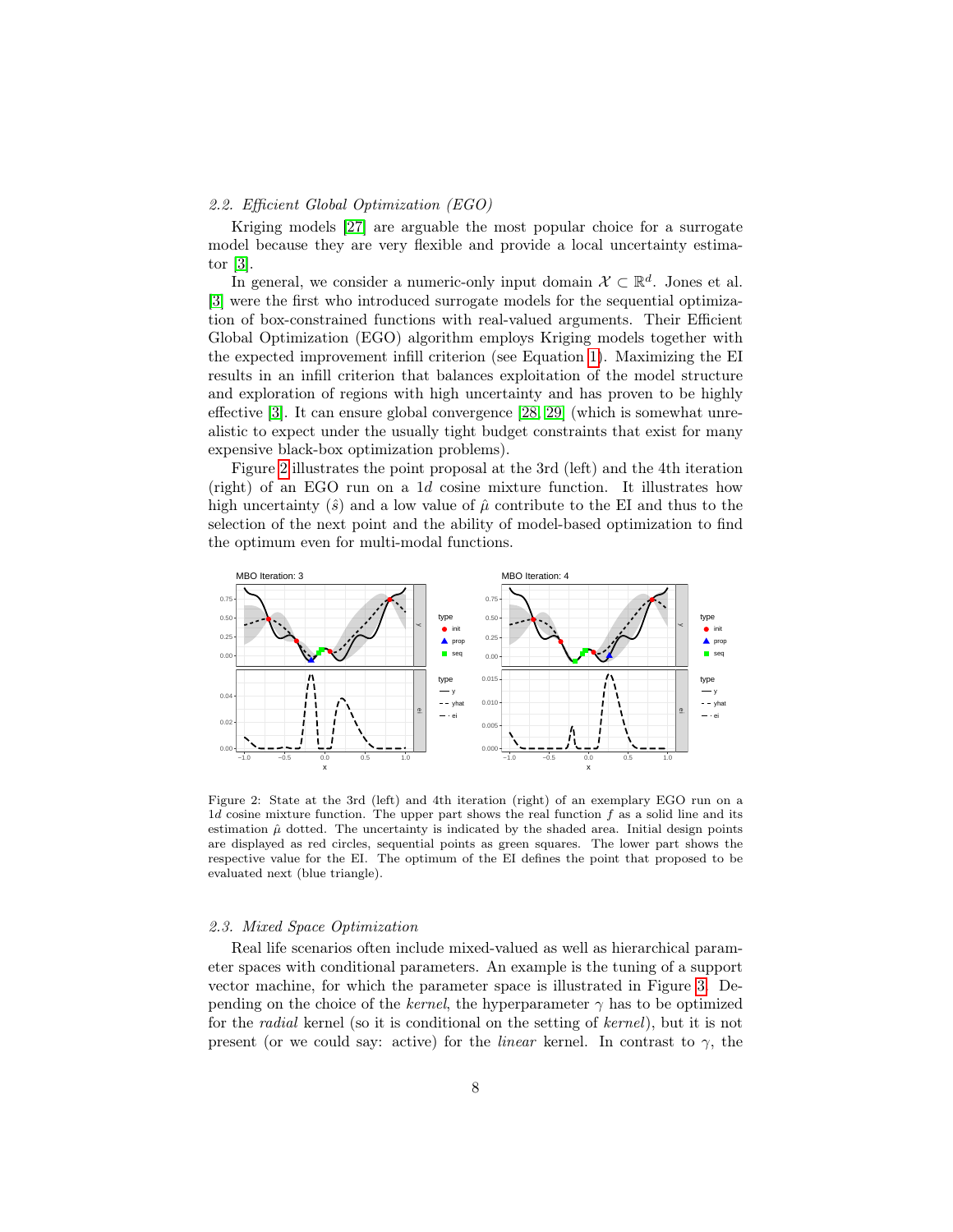hyperparameter C is unconditionally always active. Kriging is not really suited for such problem domains, since covariance kernels natively supporting those types of data are still subject to research [\[30\]](#page-21-8).

For the initial design all options support categorical parameters as well as hierarchical dependencies (feasible values of a parameter depend on the values of other parameters).

For the *surrogate* we need a regression model that is more flexible and can handle categorical features as well as missing values to support dependent parameters. A slightly modified random forest can be used for this purpose. If a hyperparameter is not active in a design point in the training set (due to unfulfilled conditions), we will mark its value as missing. Although the random forest could potentially directly handle missing values, many implementations do not. Hence, we impute these values in the following way: For categorical parameters we code missing values as a new level, and for numerical parameters we code the imputed value out of the range of the box-constraints of the parameter under consideration. This is known as the separate-class method and was shown to perform best for decision trees in a prediction-oriented study, when missingness is related to the outcome [\[31\]](#page-21-9).

In order to still use *infill criteria* as LCB and EI, we also have to compute an uncertainty estimate  $\hat{s}(\mathbf{x})$  for the random forest. For bagging-like predictors this can be computed or approximated in various ways from the bootstrap. We refer the reader to [\[32,](#page-21-10) [33\]](#page-21-11) for further details. In mlr the uncertainty estimator can be deviated from an expensive extra bootstrap around the random forest, the jackknife, the infinitesimal jackknife, or a simple estimator which extracts the standard error simply from the internal bootstrap of the random forest. In our experience, the jackknife estimator works most reliably, so it is the current default for mlrMBO with random forests as surrogate. However, it should be noted that the random forest is not really a spatial model as a Gaussian process and therefore the properties of the uncertainty estimator are less intuitive in comparison to the ones from Kriging models. Our following results still indicate that we obtained state-of-the-art results with this default, and we deem this aspect a matter for further research.

<span id="page-8-0"></span>

Figure 3: Dependent search space for the tuning of a support vector machine. Circles denote parameters, rectangles denote parameter ranges, arrows denote the hierarchical structure.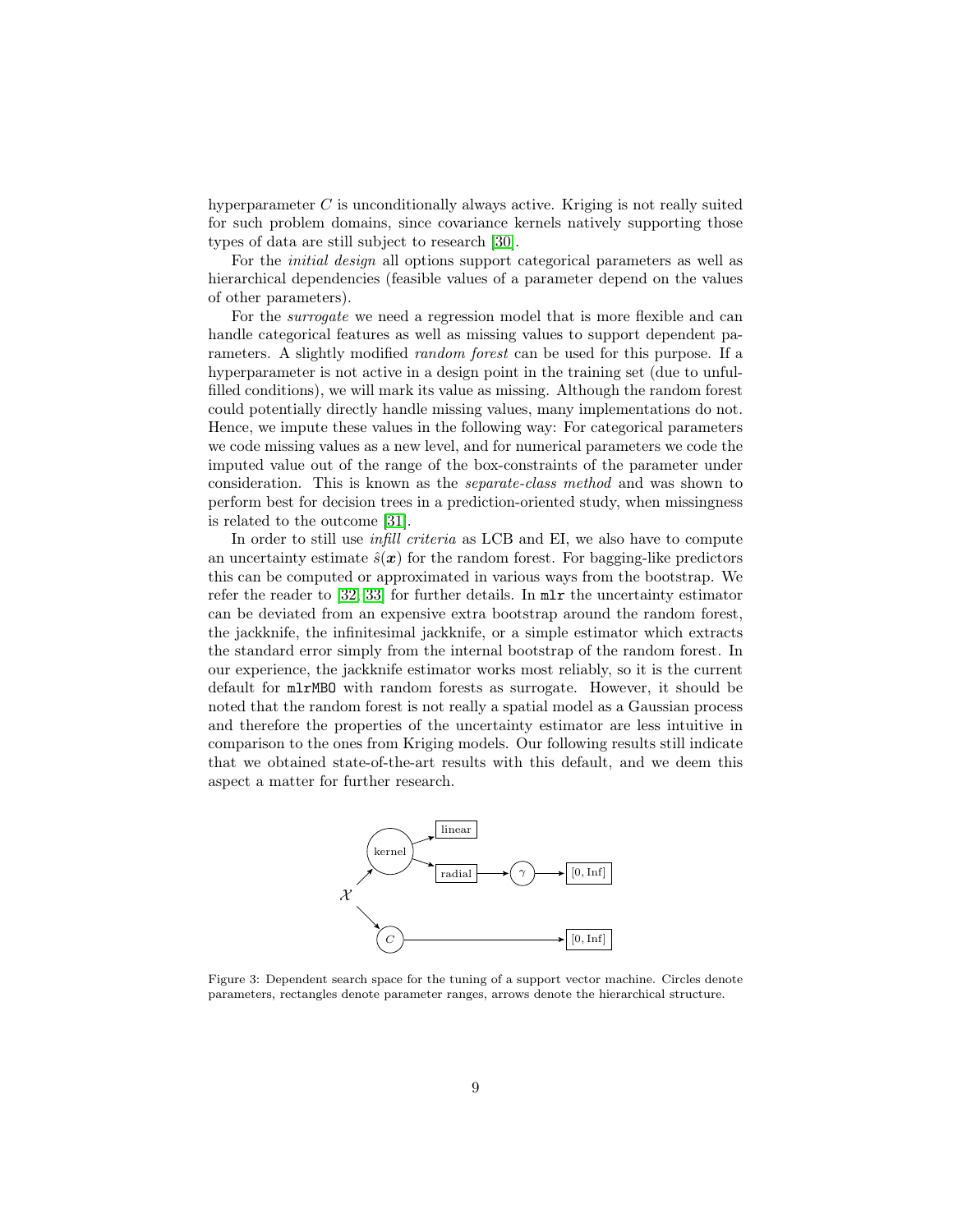### <span id="page-9-0"></span>2.4. Multi-Point Proposal

The expensive nature of the optimization problem makes parallelization, i.e. the evaluation of different configurations on multiple CPUs, an important extension to speed up the SMBO process. Recently many methods have been proposed to simultaneously propose  $m$  points in each iteration. We showcase three methods implemented in mlrMBO, which are also discussed in [\[6\]](#page-19-5). A straightforward approach is  $qLCB$  [\[34\]](#page-22-0), an extension of the LCB criterion. Instead of one fixed  $\lambda$ , multiple  $\lambda_k$   $(k = 1, ..., m)$  are drawn from an exponential distribution to obtain m points  $\mathbf{x}^{(j+1)}, \ldots, \mathbf{x}^{(j+m)}$ :

$$
\mathrm{qLCB}(\boldsymbol{x}, \lambda_k) = \boldsymbol{\hat{y}}(\boldsymbol{x}) - \lambda_k \hat{s}(\boldsymbol{x}), \quad \lambda_k \sim \mathrm{Exp}\left(\frac{1}{\lambda}\right).
$$

The criterion is than optimized separately for every  $\lambda_k$ , so that overall m points are proposed. Proposals that were obtained by optimizing the qLCB for a low value of  $\lambda_k$  exploit the model and are in proximity of the best found y so far. For high values of  $\lambda_k$  the proposals will be of exploratory nature. This ensures that in one SMBO iteration all proposals balance exploitation and exploration.

Another approach to propose multiple points using the expected improvement is known as *constant liar* [\[5\]](#page-19-4). Here we obtain  $x^{(j+1)}$  in the same way as for the ordinary EI. To obtain  $x^{(j+2)}$  we assume that the evaluation at point  $x^{(j+1)}$  is done and update the surrogate model with a made up target value y. Exemplary choices for the made up value are  $\min(\mathbf{y})$ ,  $\max(\mathbf{y})$ , the mean  $\bar{\mathbf{y}}$ , or the predicted posterior mean  $\hat{\mu}(\boldsymbol{x}^{(j+1)})$  of the surrogate model. The latter approach is also often referred to as kriging believer.

Bischl et al. [\[6\]](#page-19-5) propose the multi-objective infill model-based optimization (MOIMBO) approach. The posterior mean  $\hat{\mu}(\boldsymbol{x})$  and variance  $\hat{s}(\boldsymbol{x})$  are not scalarized in a single function (as done by EI or  $(q) LCB$ ), instead a multiobjective optimization strategy (see Section [2.6\)](#page-10-1) is used to optimize them jointly and propose a whole set of optimal points. To ensure that the points are diverse, a distance measure, e.g. the nearest neighbor distance, can be used as a third objective.

# <span id="page-9-1"></span>2.5. Noisy Optimization

Noisy optimization assumes that the objective function  $f$  is stochastic. Usually, one now faces the problem to optimize  $E[f(x)]$  instead of  $f(x)$  and common strategies are intelligent repetition strategies [\[35\]](#page-22-1) or adapted infill criteria. mlrMBO currently only offers the latter (but of course the user can always opt to perform averaging in the objective function, e.g. by naively averaging over a constant number of repetitions himself).

A popular infill criterion for noisy functions is the expected quantile improvement [\[36\]](#page-22-2) which is an extension of EI. Instead of looking for an improvement over best value observed so far (the  $y_{\text{min}}$  in the EI formula), we exchange this with a so called "plug-in" value  $q_{\text{min}}$ :

$$
EQI(\boldsymbol{x}) = (q_{\min} - q(\boldsymbol{x})) \Phi\left(\frac{q_{\min} - q(\boldsymbol{x})}{s_{q(\boldsymbol{x})}}\right) + s_{q(\boldsymbol{x})} \phi\left(q_{\min} - q(\boldsymbol{x})s_{q(\boldsymbol{x})}\right), \quad (3)
$$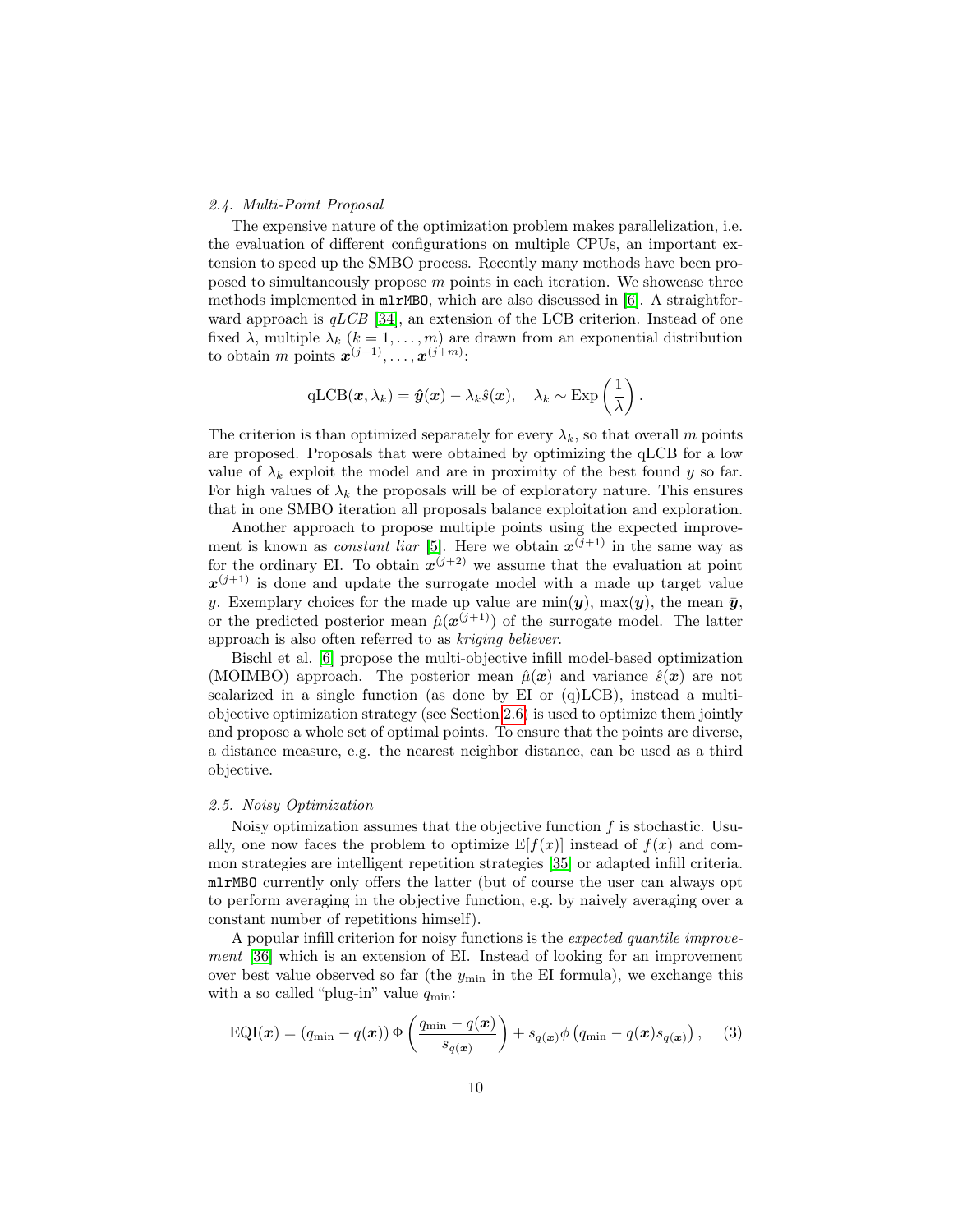where  $q_{\min}$  is the lowest  $\beta$ -quantile  $q(x_i)$  for all previously evaluated points  $x \in \{x^1, \ldots x^n\}$ , and  $\beta$  is a user control parameter for the EQI. The estimated  $\beta$ quantile at point x is given by  $q(x) = \hat{\mu}(x) + \Phi^{-1}(\beta)\hat{s}(x)$ . This implies that the criterion will be non-zero at already evaluated points allowing re-evaluations or evaluations very close to already evaluated design points to increase knowledge of promising points.

mlrMBO offers also the so called "augmented expected improvement" and its modular design makes extensions towards further criteria functions straightforward. For a further in-depth discussion of this topic we refer the reader to [\[37\]](#page-22-3) and their benchmark for noisy MBO approaches.

### <span id="page-10-1"></span>2.6. Model-Based Multi-Objective (MBMO) Optimization

Multi-objective optimization problems are characterized by a set of target functions  $f(\mathbf{x}) = (f_1(\mathbf{x}), \dots, f_k(\mathbf{x}))$  which have to be optimized simultaneously. Since there is no total order in  $\mathbb{R}^k$ , for  $k \geq 2$ , the concept of *Pareto dominance* is used. A point x pareto-dominates another point  $\tilde{x}, x \leq \tilde{x}$ , if  $f_i(x) \leq f_i(\tilde{x})$ for  $i = 1, ..., k$  and  $\exists j f_j(x) < f_j(\tilde{x})$ , i.e., x needs to be as good as  $\tilde{x}$  in each component and strictly better in at least one. A point  $x$  is said to be non*dominated* if it is not dominated by any other point. The set  $P = \{x \mid \text{\rexists} \tilde{x} \ \tilde{x} \preceq x\}$ of all non-dominated points is called the Pareto set. It contains all incomparable trade-off solutions. In multi-objective optimization the goal is to approximate the Pareto set or the *Pareto front*  $f(P)$ , i.e., the image of P under f.

In recent years some approaches were published that generalize single-objective SMBO algorithms like EGO for the multi-objective case. We distinguish between 3 different MBMO algorithm classes: First, scalarization based algorithms that use EGO to optimize a scalarized version of the black-box functions with random weights for the scalarization in each iteration. Second, Pareto based algorithms that fit individual models for each objective and perform multiobjective optimization of infill criteria on these models. Third, direct indicator based algorithms that also fit individual models, but perform a single objective optimization of an infill criterion aggregating all models. mlrMBO supports 4 different MBMO algorithms, covering all 3 classes: ParEGO [\[38\]](#page-22-4) as scalarization based, MSPOT [\[39\]](#page-22-5) as Pareto based, and both SMS-EGO [\[40\]](#page-22-6) and  $\varepsilon$ -EGO [\[41\]](#page-22-7) as direct indicator based algorithms.

A much more detailed discussion of these methods, their multi-point variants, and what is currently implemented in mlrMBO is given in [\[4\]](#page-19-3).

# <span id="page-10-0"></span>3. mlrMBO R Package

We implemented the software package  $m\text{L}\text{M}$ BO for the statistical programming language R. It is designed as a modular framework. The individual components of model-based optimization such as the infill criterion or the stopping conditions (cf. Section [2\)](#page-3-0) can easily be combined in a plug-and-play fashion to respect the specific characteristics of the optimization problem at hand. In the following we give a short introduction of this process which is split into multiple steps.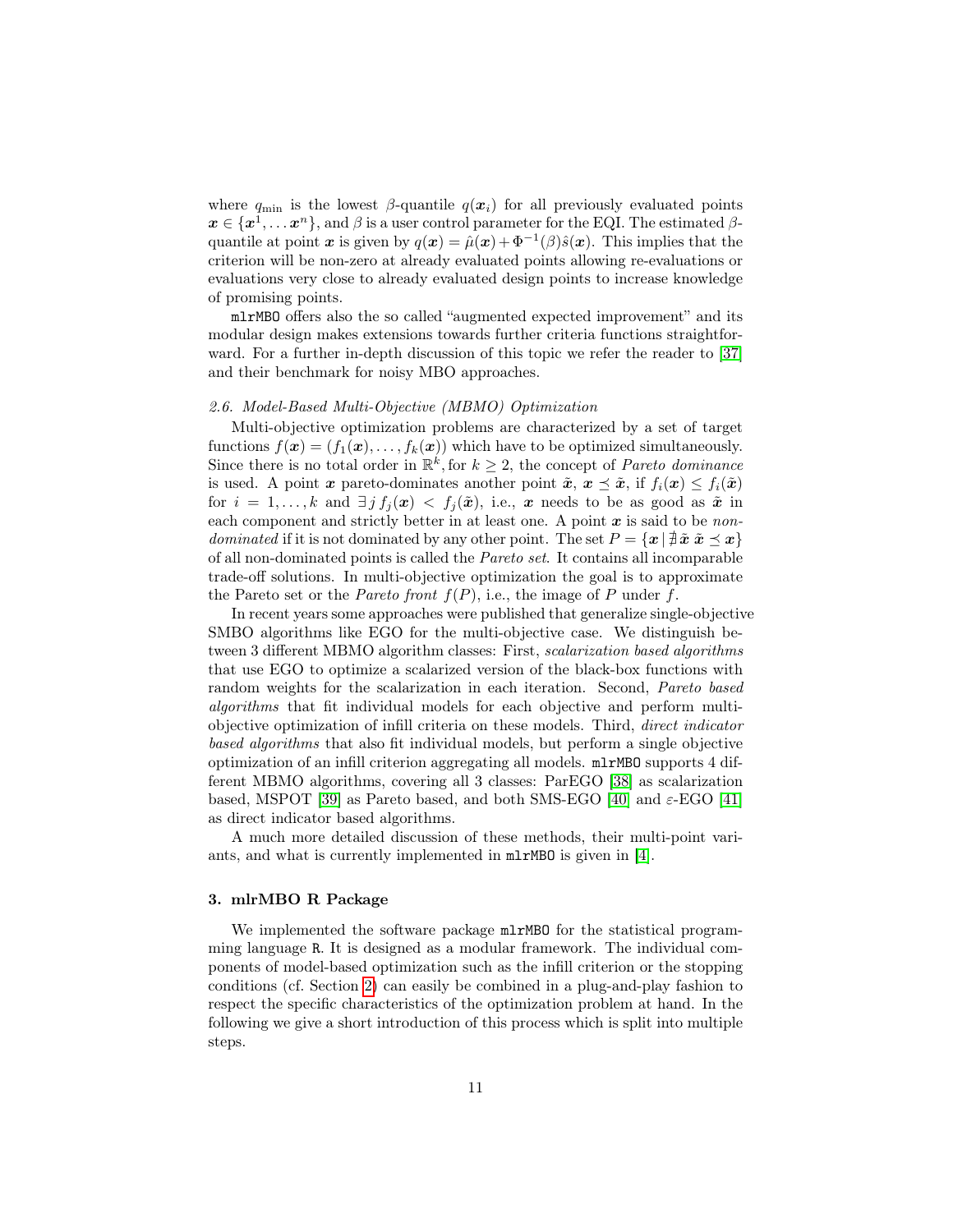Definition of the black-box function. For the first step mlrMBO relies on the smoof package [\[42\]](#page-22-8) which provides a unified interface to work with black-box functions. Many test functions that are frequently used to benchmark optimizers are already included. Additionally, the package provides the functions make{Single,Multi}ObjectiveFunction() as constructors for custom test functions. Mandatory arguments are the function itself, a name and a parameter set. In the simplest case, the latter is defined by names and box constraints, which can be specified concisely using the ParamHelpers package. For more complex settings, it is also possible to connect parameters with arbitrary transformation functions (e.g., to vary a parameter on the log-scale) or declare dependencies between parameters. The following listing gives an example for the definition of the black-box  $f(\mathbf{x}) = (x_2 - 0.1x_1^2 + x_1 - 6)^2 + \cos(x_1)$  with  $x_1 \in [-5, 10], x_2 \in [0, 15]:$ 

```
fn = makeSingleObjectiveFunction(
 name = "my_blackbox",
  fn = function(x) (x[2] - 0.1 * x[1]^2 + x[1] - 6)^2 + cos(x[1]),par.set = makeParamSet(
    makeNumericParam("x1", lower = -5, upper = 10),
    makeNumericParam("x2", lower = 0, upper = 15)
 )
)
```
Definition of the Initial Design. To specify the points to be evaluated to initialize the surrogate an initial design has to be specified. It is recommended to use a Latin Hypercube Design by calling generateDesign() and passing the number of desired points. If no design is given by the user,  $mlrMBO$  will generate a maximin Latin Hypercube Design of size 4 times the number of the black-box function's parameters.

Definition of the surrogate regression model.  $m\text{mTMBO}$  builds up on the  $m\text{mT}$  package [\[18\]](#page-20-8), which offers a unified interface for a plethora of machine learning methods in R. For surrogate regression, Kriging (makeLearner("regr.km")) and random forests (makeLearner("regr.randomForest")) are popular choices, but other regression methods can be selected as well. Keep in mind that if expected improvement or LCB is chosen as the infill criterion, the surrogate either has to provide an uncertainty estimator, or has to be combined with a bagging approach using the makeBaggingWrapper() in mlr. If no regression method is supplied by the user, the fallback is a Kriging model with a Matern- $\frac{3}{2}$  kernel and the "GENetic Optimization Using Derivatives" (genoud) fitting algorithm in a fully numeric setting, and a random forest with jackknife variance estimation otherwise.

Definition of the control flow. Basic settings like the number of proposed points in each SMBO iteration or the error handling are set via makeMBOControl()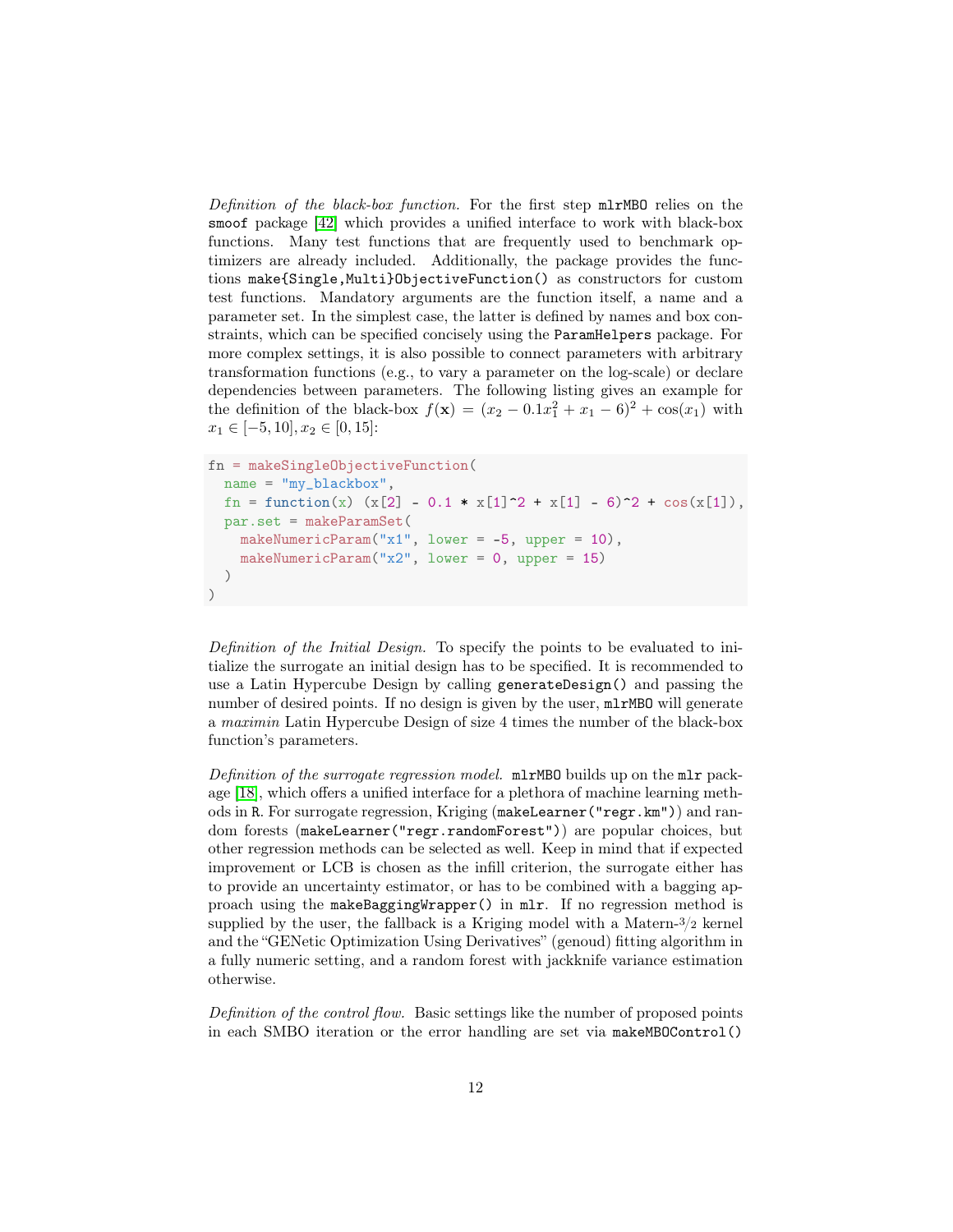which returns a base control object. This object can be further extended to adjust the different component of the SMBO methodology. setMB0ControlInfill() adjusts the infill criterion and the infill criterion optimizer. If the infill optimization is unspecified,  $mlrMBO$  uses LCB as infill criterion with  $\lambda = 1$  in a fully numeric setting and  $\lambda = 2$  if at least one one discrete parameter is present. To optimize the criterion, focus search with  $n_{\text{restarts}} = 3$ ,  $n_{\text{iters}} = 5$  and  $n_{\text{points}} =$ 1000 is used by default. For multi-point proposals or multi-objective optimization, setMBOControlMultiPoint() and setMBOControlMultiObj() are used, respectively. If multiple points are proposed, they can be evaluated simultaneously using different parallelization (i.e. multicore, sockets, and MPI) and highperformance computation systems (e.g., Slurm, LSF, OpenLava, TORQUE, or Docker Swarms) with the R packages parallelMap and batchtools [\[43\]](#page-22-9). Finally, setMBOControlTermination() controls the termination criteria.

Putting it all together. The actual optimization is finally started by calling the mbo() function with the (optional) initial design, the black-box function, the (optional) surrogate regression method, and the control object as arguments. The following listing demonstrates an application of mlrMBO to optimize our example black-box.

library(mlrMBO)

```
# Create initial random Latin Hypercube Design of 10 points
library(lhs) # for randomLHS
des = generateDesign(n = 5L * 2L, getParamSet(fn), fun = randomLHS)
# Specify kriging model with standard error estimation
surrogate = makeLearner("regr.km", predict.type = "se",
  covtype = "matern3_2")
# Set general controls
ctrl = makeMBOControl()
ctrl = setMBOControlTermination(ctrl, iters = 30L)
ctrl = setMBOControlInfill(ctrl, crit = makeMBOInfillCritEI())
# Start optimization
mbo(fn, des, surrogate, ctrl)
```
The resulting object contains the full optimization path, with all  $x$  and  $y$  values, runtime of function evaluations, final state, potential error messages as well as optionally all fitted surrogate models. Diagnostic visualizations of the optimization are available by calling plot() and for one and two dimensional input domains with single- or multi-objective targets, each step of the optimization process can be visualized by calling exampleRun() or exampleRunMultiObj(). For instance, Figure [2](#page-7-2) has been created with exampleRun() and plotExampleRun().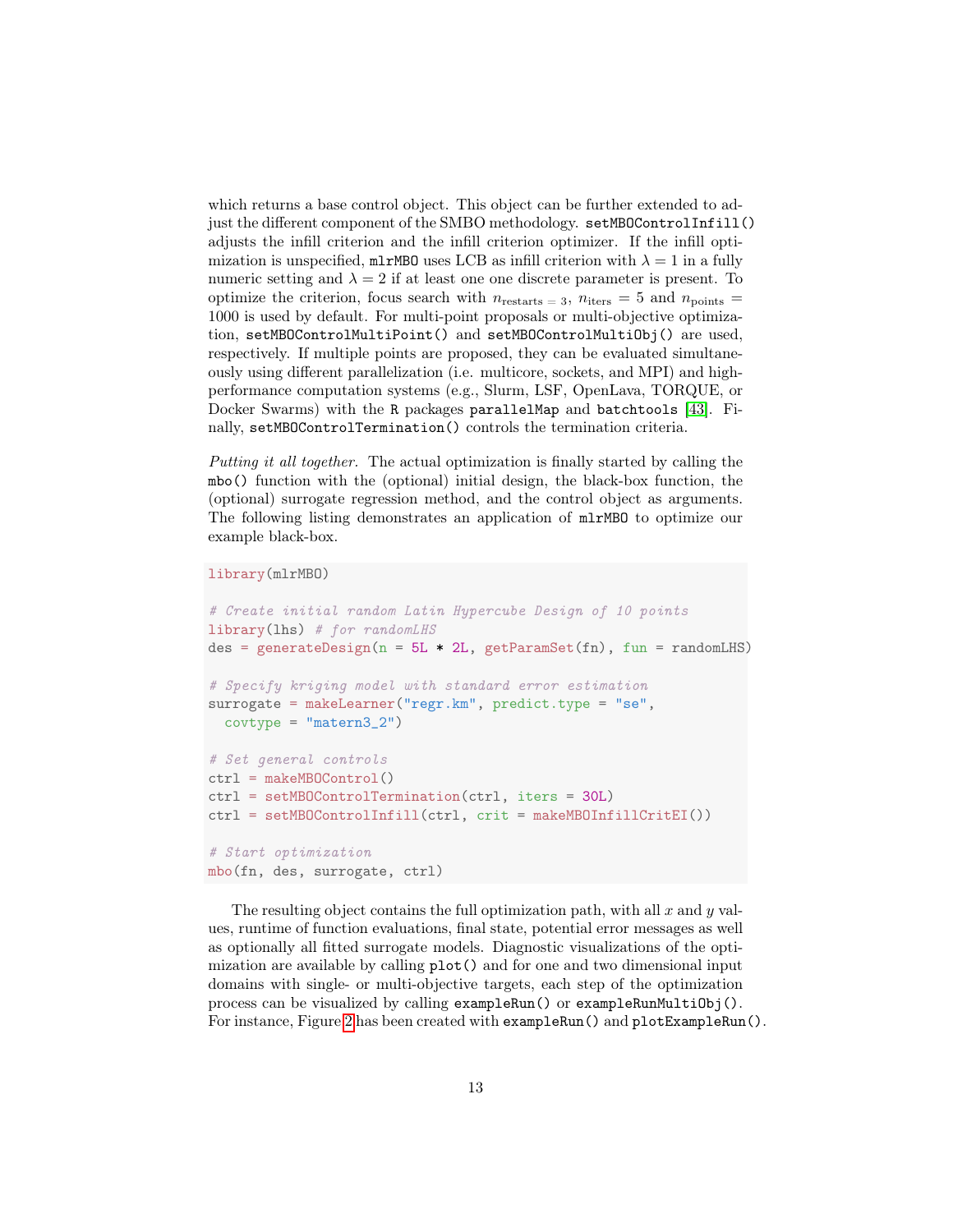# <span id="page-13-0"></span>4. Benchmarks

In this section, the performance of mlrMBO is evaluated on three extensive benchmarks. First, we compare mlrMBO against other black-box optimizers connected to R (Section [4.1\)](#page-13-1), then against state-of-the-art optimizers that are not available in R through the optimization benchmark framework HPOlib [\[44\]](#page-22-10) (Section [4.2\)](#page-15-0). Furthermore, we summarize a previously published simulation study of multi-objective optimization using mlrMBO [\[4\]](#page-19-3) (Section [4.3\)](#page-16-0). All benchmarks were conducted using the batchtools [\[43\]](#page-22-9) package for R.

### <span id="page-13-1"></span>4.1. Model-Based Single-Objective Optimization

We run our implementation on various single-objective optimization tasks and compare it with the three EGO implementations available in R: DiceOptim [\[12\]](#page-20-2), rBayesianOptimization [\[13\]](#page-20-3) and SPOT [\[17\]](#page-20-7). Additionally, to ensure that an EGO approach is suitable, we also consider a basic random search as well as the popular covariance matrix adaptation evolution strategy (CMA-ES) based on the R package cmaesr [\[26\]](#page-21-4).

Benchmarks. The methods are evaluated on a set of six 5-dimensional, continuous, and single-objective test functions: Alpine01, Deflected Corrugated Spring, Schwefel, Ackley, Griewank and Rosenbrock. All are defined in the R-package smoof and have been subject to optimization benchmarks previously.

Setup. For the initial design, the same pre-generated maximin Latin Hypercube design containing 25 points is used for mlrMBO, DiceOptim, SPOT and the random search. It was not possible to pass a user-defined initial design in rBayesianOptimization without provoking an error. Instead, a random design of the same size is generated internally. We allow each algorithm 200 sequential iterations. Since CMA-ES as an evolutionary algorithm does not initialize with a design, it gets an additional budget of 25 iterations (in total 225). All algorithms are run in their default settings carefully chosen by the respective package authors.

Evaluation. The objective values of the proposed solutions are summarized in Figure [4.](#page-14-0) All methods performed clearly better than the baseline random search approach on all six test functions. In comparison with the other EGO-based algorithms, mlrMBO yields a substantial better objective on four test functions and similar objective on the other two. SPOT is slightly better than mlrMBO on Griewank, but worse on three others. The evolutionary CMA-ES is comparable to mlrMBO on  $Alpine01$  and slightly better on *Rosenbrock*, but considerably worse on the four other problems. If we consider the averaged rank of the methods over all test functions as shown in Table [1,](#page-15-1) mlrMBO proves to be the best method overall, with SPOT in second place.

Besides the quality of the solution, runtime, and computational overhead should also be considered. The timings for a complete optimization run in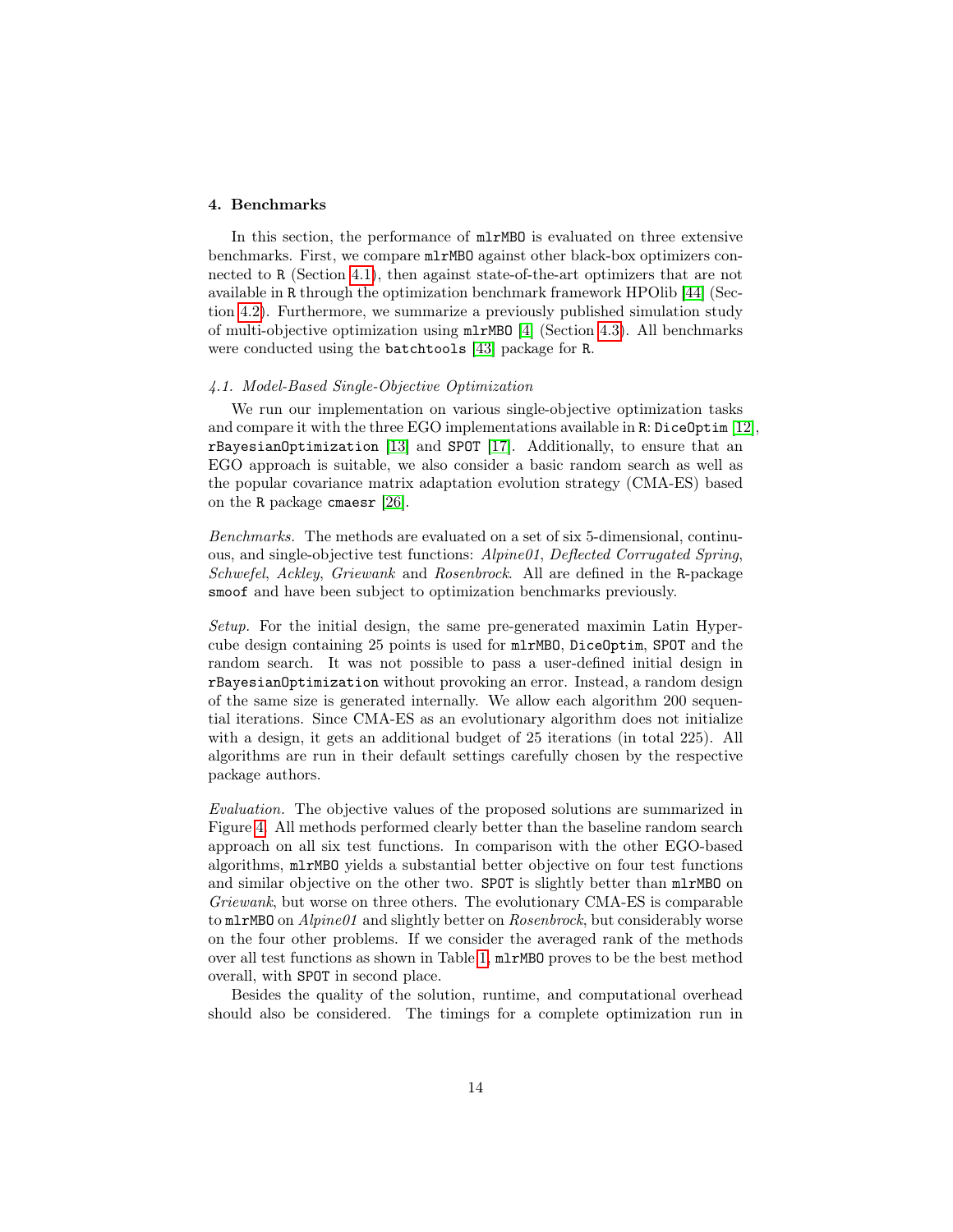

<span id="page-14-0"></span>Figure 4: Best objective value (on  $y$  axis) found by respective algorithms on respective test function.

minutes are listed in Table [1.](#page-15-1) Note that we are basically measuring the overhead of the optimization algorithms, as the synthetic test functions are evaluated in microseconds. The random search unsurprisingly comes with the least overhead, followed by CMA-ES as implemented in the package cmaesr. The EGO-based approaches consume considerably more time by fitting the surrogate model and optimizing the infill criterion. Here, mlrMBO is slower than DiceOptim but still more than twice as fast as SPOT and orders of magnitudes faster than rBayesianOptimization. However, keep in mind that EGO is tailored for expensive problems. If we paid each function evaluation with just one minute of computation time, the differences between 200 min for random search and 212 min for mlrMBO seems to be a reasonable price to pay for a much better objective value.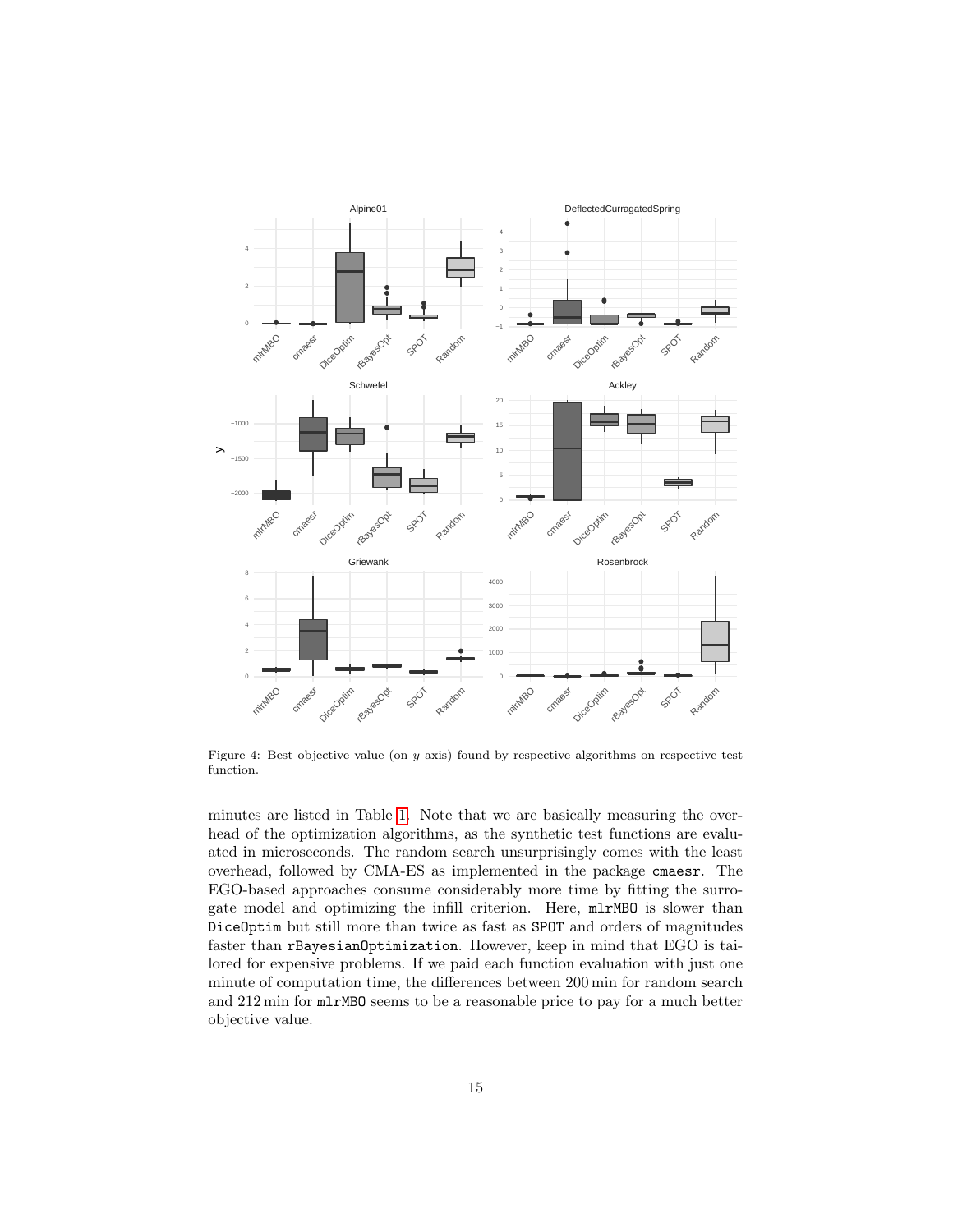| Algorithm | Average Rank | Average runtime in minutes |
|-----------|--------------|----------------------------|
| mlrMBO    | 1.95         | 8.03                       |
| SPOT      | 2.48         | 27.88                      |
| cmaesr    | 3.17         | 0.01                       |
| DiceOptim | 3.97         | 3.35                       |
| rBayesOpt | 4.24         | 695.96                     |
| Random    | 5.19         | 0.00                       |

<span id="page-15-1"></span>Table 1: Average ranks and runtime on artificial test functions.

# <span id="page-15-0"></span>4.2. Model-Based Single-Objective Optimization in Mixed Spaces

The second benchmark compares  $m\text{LMBO}$  to three<sup>[1](#page-15-2)</sup> other state-of-the-art Bayesian optimizers which are not connected to R: Spearmint [\[14\]](#page-20-4), hyperopt (called TPE in the following) [\[8\]](#page-19-7) and SMAC [\[7\]](#page-19-6). We use the hyperparameter optimization library HPOlib [\[44\]](#page-22-10), which contains a large number of standardized benchmarks. Besides purely numerical problems, the HPOlib also defines problems with mixed and dependent parameter spaces. We evaluate the methods on four synthetic functions (*branin*, *camelback*, *michalewicz* and  $har6$ ), three parameter optimization problems on grids (linear discriminant analysis  $(lda)$ , logistic regression (logreq) and a support vector machine  $(svm)$ ), as well as a deep neural network (hpnnet) with 15 parameters, and a deep belief network (hpdbnet) with 35 parameters. The latter two problems were originally proposed by Bergstra et al. [\[8\]](#page-19-7). mlrMBO uses its default settings, i.e., a Gaussian process as surrogate model for all solely numerical problems and a random forest for the problems with mixed and dependent parameter spaces (hpnnet and hpdbnet). We deviate from the defaults only for the initial design of *hpnnet* and *hpdbnet*. Here, the number of allowed function evaluations compared to the dimension of the parameter set is very small, therefore the initial design has only size 2d instead of the default 4d. Spearmint uses an internal dummy encoding of all categorical parameters for its Gaussian process. The number of iterations on each benchmark as well as the specific settings of all other optimizers are defined in HPOlib.

Evaluation. The results of ten runs on each benchmark are summarized in Figure [5.](#page-16-1) On each of the four synthetic test functions, mlrMBO outperforms both SMAC and TPE and has similar performance compared to Spearmint, except for michalewicz where mlrMBO outperforms all competitors. For the grid optimizations, mlrMBO also performs exceptionally well on every single one, while each other optimizer results in worse performance on at least one of the three problems, which overall places mlrMBO on the first place in numeric settings (cf. Table [2\)](#page-17-1). Regarding the neural network and deep belief network, mlrMBO achieves similar results as SMAC and slightly better results than Spearmint

<span id="page-15-2"></span><sup>1</sup>Since BayesOpt is neither connected to HPOlib nor possesses an R interface, we refer the reader to the benchmarks in [\[16\]](#page-20-6) and do not consider BayesOpt in our analysis.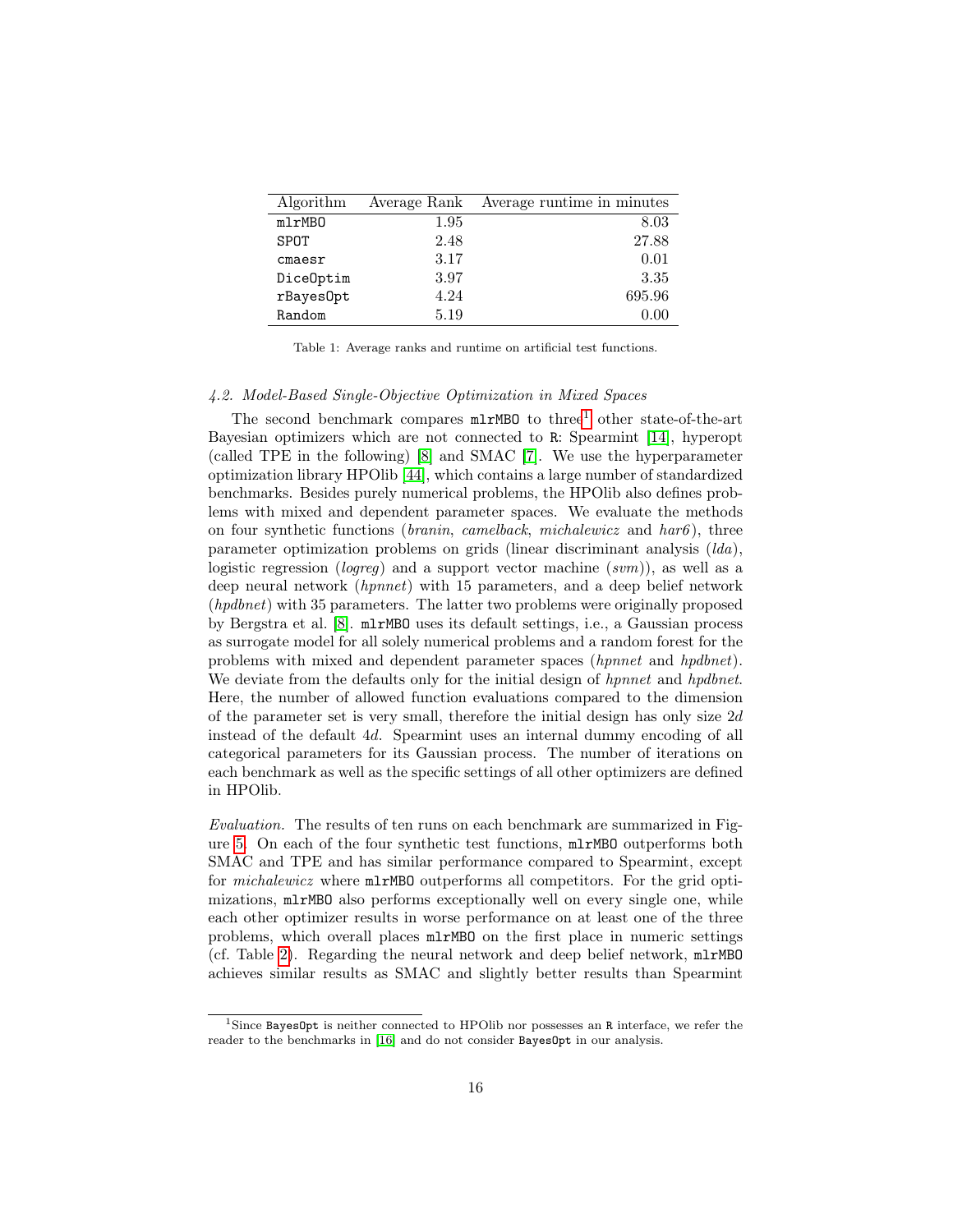

<span id="page-16-1"></span>Figure 5: Best objective value (on  $y$  axis) found by respective optimizer on 13 HPOlib test functions. For details on the test functions we refer to [\[8\]](#page-19-7) for *hpnnet* and *hpdbnet* and to [\[44\]](#page-22-10) for everything else.

and TPE. Especially Spearmint has a clearly worse performance on three of the six problems, while  $mlrMBO$  is only worse than its competitors on hpdb-net/cv\_convex. As a result, Table [2](#page-17-1) shows that  $mlrMBO$  also places first w.r.t. aggregated mean ranks for mixed hyperparameter spaces. We can clearly see that mlrMBO is on par with other state-of-the-art Bayesian optimization software, even in highly complex settings.

# <span id="page-16-0"></span>4.3. Model-Based Multi-Objective Optimization

In the following section we will briefly summarize a benchmark performed by Horn et al. [\[4\]](#page-19-3). We will focus on the results concerning the four MBMO algorithms implemented in mlrMBO. For the detailed experimental setup and further details we refer to the original paper.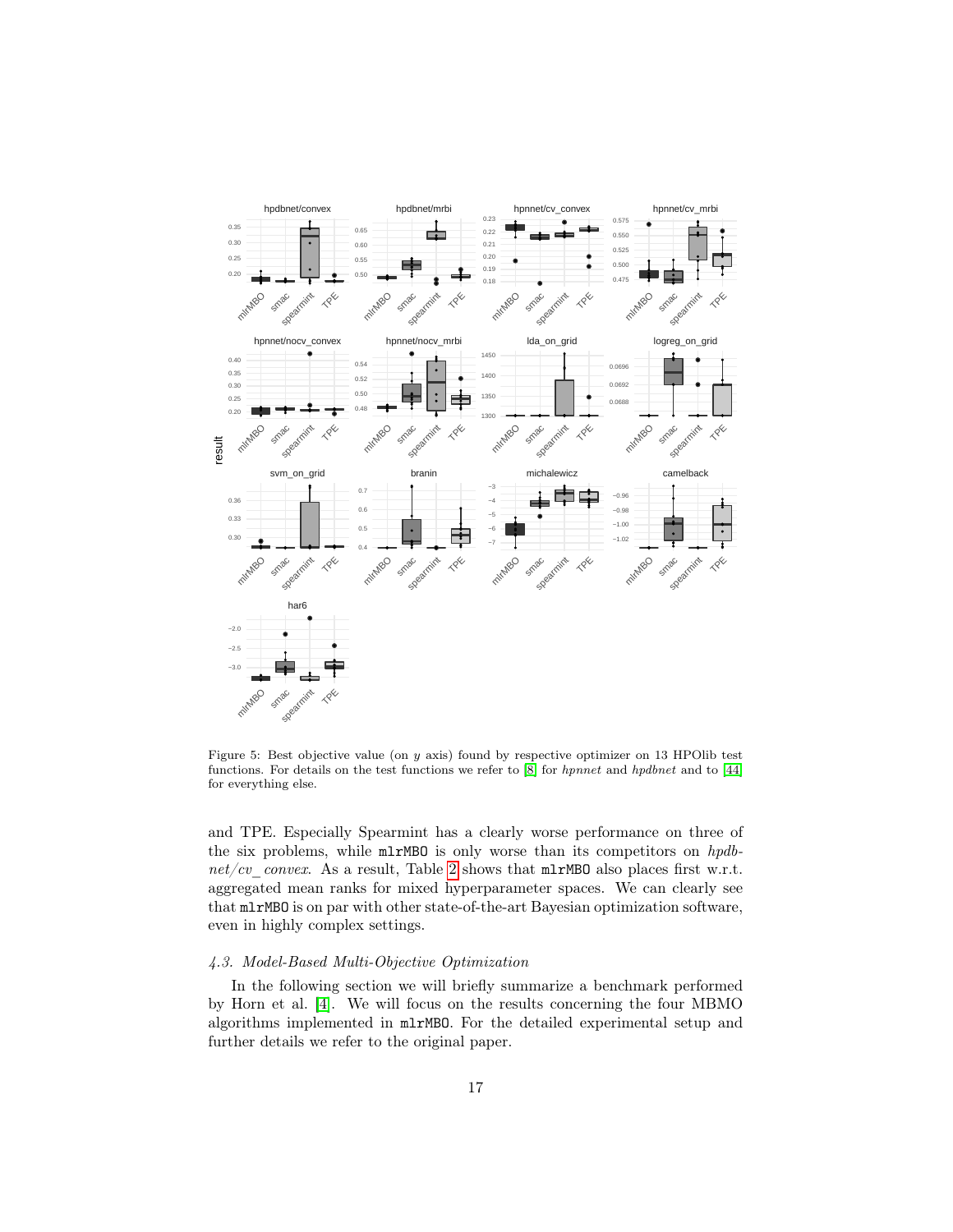| Optimizer  |         | Avg. rank Avg. rank (numeric only) Avg. rank (mixed only) |         |
|------------|---------|-----------------------------------------------------------|---------|
| mlrMBO     | 1.90(1) | 1.64(1)                                                   | 2.20(1) |
| smac       | 2.65(3) | 2.90(3)                                                   | 2.35(2) |
| spearmint  | 2.61(2) | 2.32(2)                                                   | 2.95(4) |
| <b>TPE</b> | 2.85(4) | 3.14 $(4)$                                                | 2.50(3) |

<span id="page-17-1"></span>Table 2: Average ranks on HPOlib problems, Results were ranked in each replication and then averaged over the replications and problems. Numeric only ranks are based on benchmark 7 to 13 and mixed only ranks are based on 1 to 6.

Benchmarks. The benchmark was performed on nine artificial test functions. On the one hand, four well known multi-objective test functions were used, namely ZDT1, ZDT2 and ZDT3 each with dimension  $d = 5$  and number of objectives  $k = 2$ , as well as  $DTLZ2$  using  $d = 5$  and  $k \in \{2, 5\}$ . On the other hand, four additional test functions were constructed by combining various single-objective problems, in such a way that each combination of  $d \in \{2, 5\}$  and  $k \in \{2, 5\}$  is used. These are called  $GOMOP$  in the following.

Setup. To simulate an expensive setting, all algorithms had a budget of only 40d function evaluations. The popular popular evolutionary multi-objective algorithm NSGA2 [\[45\]](#page-22-11) and a random search serve as baseline for the four implementation in m1rMB0: SMS-EGO,  $\epsilon$ -EGO, SMS-Ego, and MSPOT (cf. Section [2.6\)](#page-10-1).

Evaluation. Various performance measures for comparing different approximations have been introduced. The most popular measure may be the dominated hypervolume (also known as S-Metric). In the bi-objective case the hypervolume simply measures the area between the discrete approximation of the Pareto front and a pessimistic reference point. If an approximation reaches a higher hypervolume value, it is considered superior.

The final Pareto front approximations were normalized to the interval  $[1, 2]^m$ with respect to a reference set. In Figure [6,](#page-18-0) the hypervolume values of all runs with respect to the reference point  $(1.1)^k$  are shown for 20 replications per test function. We see that most MBMO algorithms outperform both baseline algorithms on nearly all test functions, only ParEGO fails occasionally. Moreover, its performance is always worse than  $\epsilon$ -EGO and SMS-EGO. The three remaining MBMO algorithms perform comparably well, whereas SMS-EGO shows top or near-top performance on all test functions.

### <span id="page-17-0"></span>5. Conclusion

We introduced the R package mlrMBO, a modular toolbox for model-based optimization in the R programming language. We gave a brief introduction to software specific aspects and features. Furthermore, we performed comprehensive benchmarks of mlrMBO against other black-box optimizers in different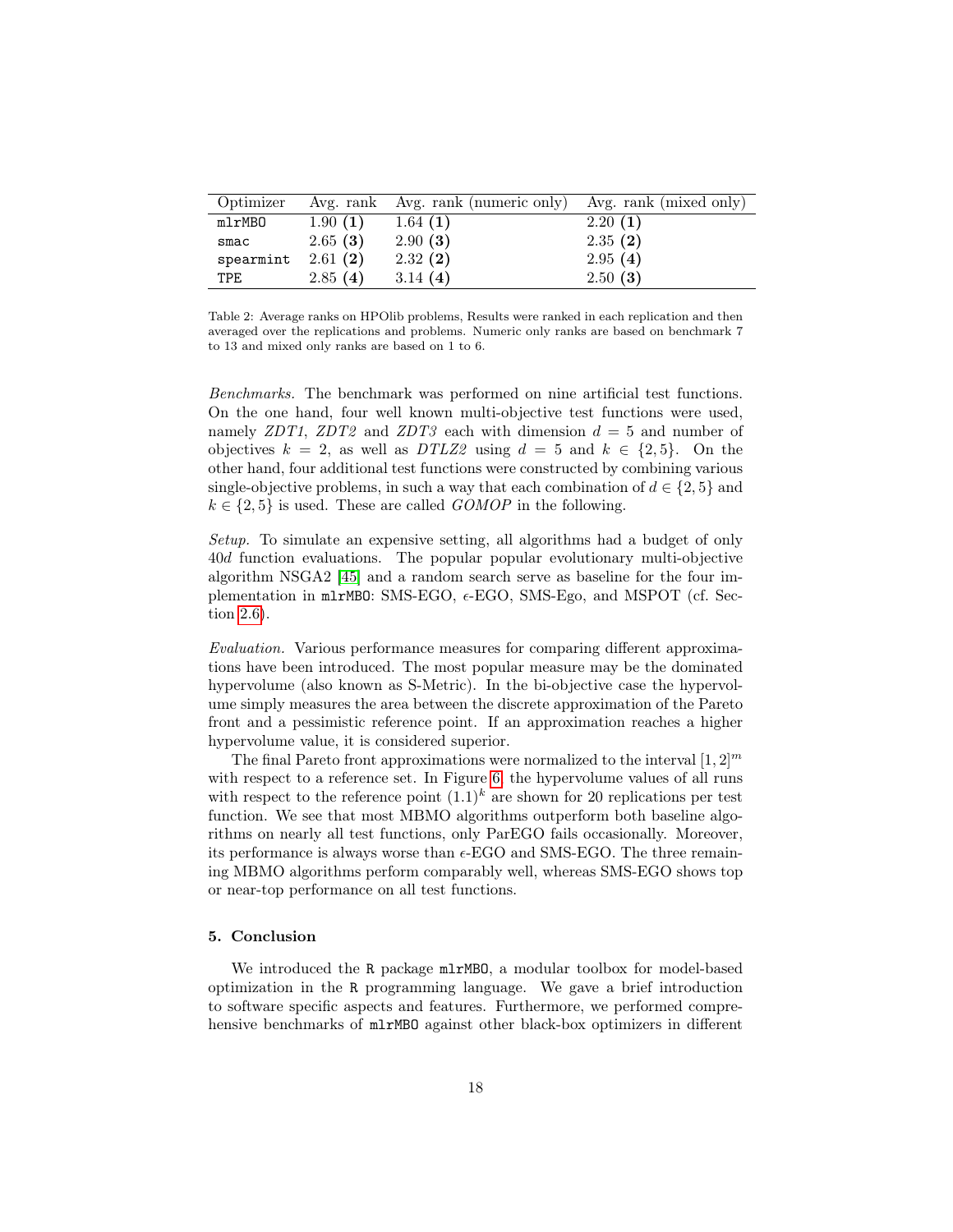

<span id="page-18-0"></span>Figure 6: Normalized dominated hypervolume (on y axis) for the respective algorithm on respective test functions.

scenarios. In the single-objective benchmark mlrMBO proved state-of-the-art performance regarding solution quality in comparison with the CMA evolutionary strategy, random search, and alternative SMBO implementations, while still being reasonably fast. Furthermore, mlrMBO is on par with the well known optimization frameworks SMAC, Spearmint, and TPE as shown by benchmarks using HPOlib. The benchmark study on expensive multi-objective optimization revealed SMBO-based methods, in particular SMS-EGO, to show excellent performance. Both the state-of-the-art NSGA-II evolutionary algorithm as well as the baseline random search algorithm were outperformed on all nine test functions (only ParEGO occasionally failed). All in all the results demonstrate the suitability of the mlrMBO toolbox in particular for expensive optimization scenarios in R for single- and multi-objective tasks, with continuous or mixed parameter spaces.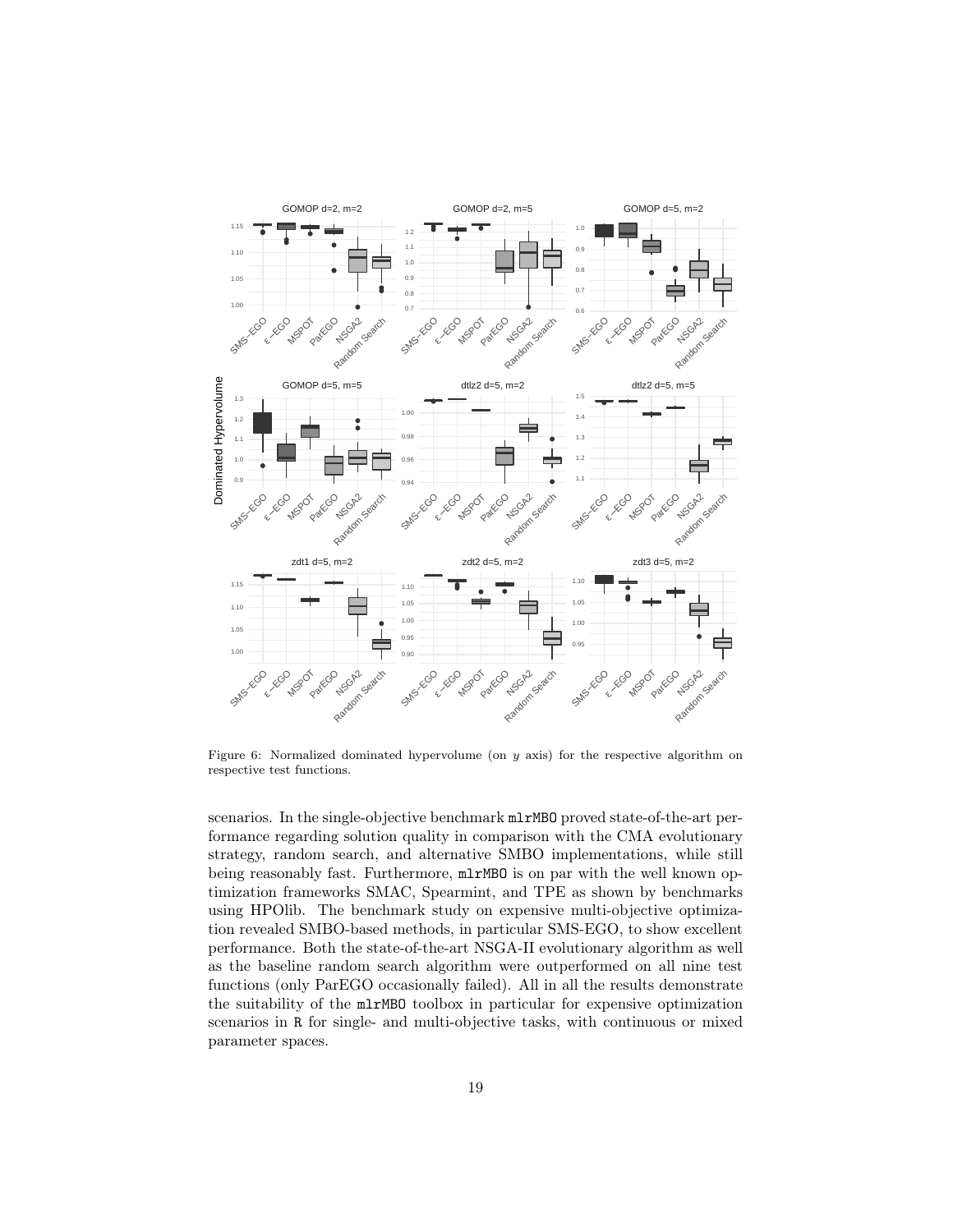# Acknowledgments

Part of the work on this paper has been supported by Deutsche Forschungsgemeinschaft (DFG) within the Collaborative Research Center SFB 876 "Providing Information by Resource-Constrained Analysis", project A3 [\(http://sfb876.tu](http://sfb876.tu-dortmund.de)[dortmund.de\)](http://sfb876.tu-dortmund.de) and by the Competence Network for Technical, Scientific High Performance Computing in Bavaria (KONWIHR) in the project "Implementierung und Evaluation eines Verfahrens zur automatischen, massiv-parallelen Modellselektion im Maschinellen Lernen".

# References

- <span id="page-19-0"></span>1. Sieben, B., Wagner, T., Biermann, D.. Empirical modeling of hard turning of aisi 6150 steel using design and analysis of computer experiments. Production Engineering 2010;4(2):115–125.
- <span id="page-19-1"></span>2. Sacks, J., Welch, W.J., Mitchell, T.J., Wynn, H.P.. Design and analysis of computer experiments. Statistical science 1989;4(4):409–423.
- <span id="page-19-2"></span>3. Jones, D.R., Schonlau, M., Welch, W.J.. Efficient global optimization of expensive black-box functions. Journal of Global Optimization 1998;13(4):455–492.
- <span id="page-19-3"></span>4. Horn, D., Wagner, T., Biermann, D., Weihs, C., Bischl, B.. Model-based multi-objective optimization: Taxonomy, multi-point proposal, toolbox and benchmark. In: Gaspar-Cunha, A., Henggeler Antunes, C., Coello, C.C., eds. Evolutionary Multi-Criterion Optimization; vol. 9018 of Lecture Notes in Computer Science. Springer; 2015:64–78.
- <span id="page-19-4"></span>5. Ginsbourger, D., Le Riche, R., Carraro, L.. Kriging is well-suited to parallelize optimization. In: Computational Intelligence in Expensive Optimization Problems. Springer; 2010:131–162.
- <span id="page-19-5"></span>6. Bischl, B., Wessing, S., Bauer, N., Friedrichs, K., Weihs, C.. MOI-MBO: Multiobjective infill for parallel model-based optimization. In: Learning and Intelligent Optimization Conference. 2014:173–186.
- <span id="page-19-6"></span>7. Hutter, F., Hoos, H.H., Leyton-Brown, K.. Sequential model-based optimization for general algorithm configuration. In: LION 5. 2011:507– 523.
- <span id="page-19-7"></span>8. Bergstra, J.S., Bardenet, R., Bengio, Y., Kégl, B.. Algorithms for hyperparameter optimization. In: Advances in Neural Information Processing Systems. 2011:2546–2554.
- <span id="page-19-8"></span>9. Thornton, C., Hutter, F., Hoos, H.H., Leyton-Brown, K.. Auto-WEKA: Combined selection and hyperparameter optimization of classification algorithms. In: Proceedings of ACM SIGKDD. 2013:847–855.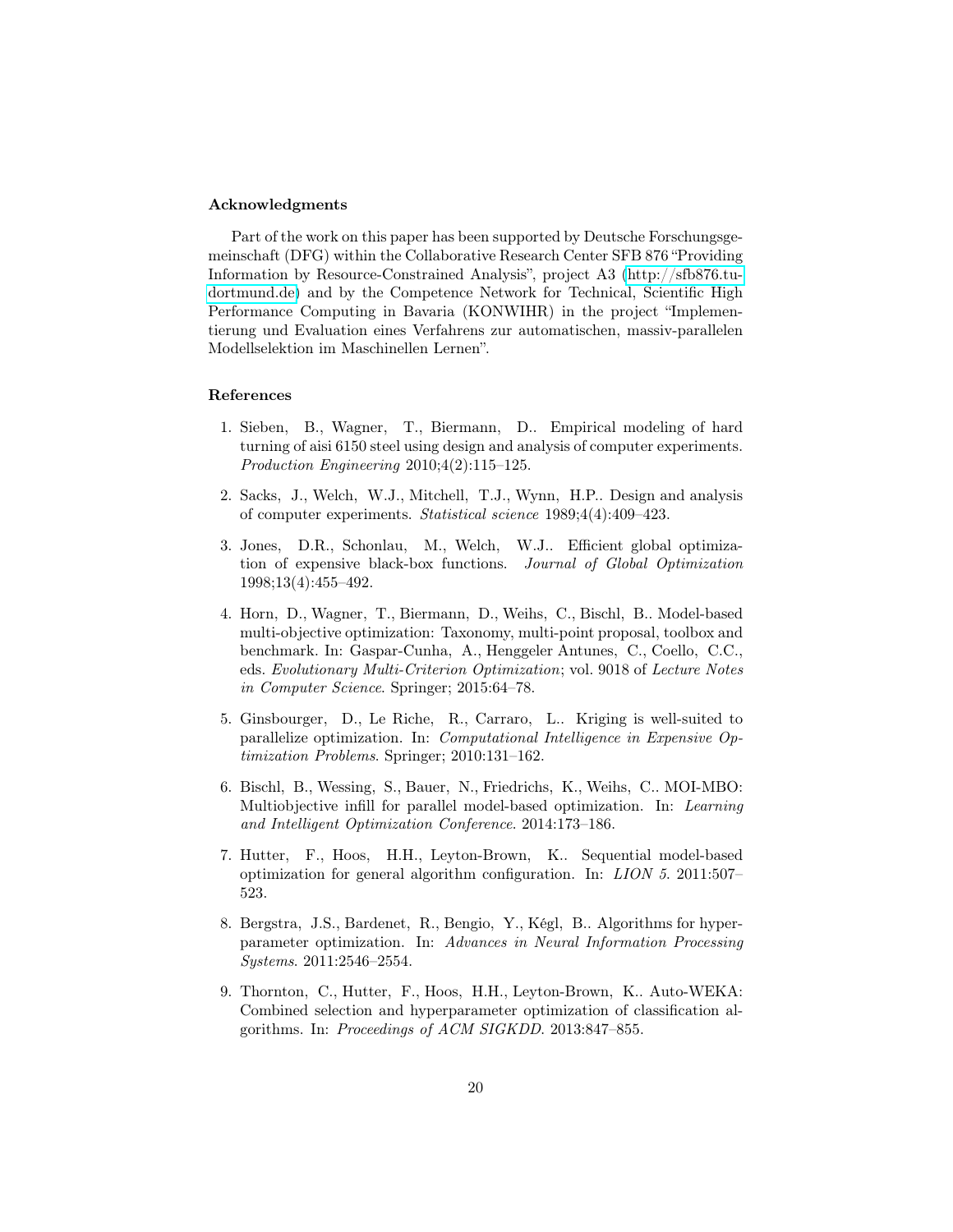- <span id="page-20-0"></span>10. Lang, M., Kotthaus, H., Marwedel, P., Weihs, C., Rahnenführer, J., Bischl, B.. Automatic model selection for high-dimensional survival analysis. Journal of Statistical Computation and Simulation 2015;85(1):62–76.
- <span id="page-20-1"></span>11. Horn, D., Bischl, B.. Multi-objective parameter configuration of machine learning algorithms using model-based optimization. Symposium Series on Computational Intelligence 2016;ACCEPTED.
- <span id="page-20-2"></span>12. Roustant, O., Ginsbourger, D., Deville, Y.. DiceKriging, DiceOptim: Two R packages for the analysis of computer experiments by kriging-based metamodeling and optimization. Journal of Statistical Software 2012;51(1):1–55.
- <span id="page-20-3"></span>13. Yan, Y.. rBayesianOptimization: Bayesian Optimization of Hyperparameters; 2016. URL: [https://CRAN.R-project.org/package=](https://CRAN.R-project.org/package=rBayesianOptimization) [rBayesianOptimization](https://CRAN.R-project.org/package=rBayesianOptimization); R package version 1.0.0.
- <span id="page-20-4"></span>14. Snoek, J., Larochelle, H., Adams, R.P.. Practical bayesian optimization of machine learning algorithms. In: Advances in Neural Information Processing Systems 25. Curran Associates, Inc.; 2012:2951–2959.
- <span id="page-20-5"></span>15. Hernández-Lobato, D., Hernández-Lobato, J.M., Shah, A., Adams, R.P.. Predictive entropy search for multi-objective bayesian optimization. In: Proceedings of the 33nd International Conference on Machine Learning  $(ICML)$ . 2016:1492-1501.
- <span id="page-20-6"></span>16. Martinez-Cantin, R.. Bayesopt: A bayesian optimization library for nonlinear optimization, experimental design and bandits. Journal of Machine Learning Research 2014;15:3915–3919.
- <span id="page-20-7"></span>17. Bartz-Beielstein, T., Zaefferer, M.. A gentle introduction to sequential parameter optimization. Tech. Rep. 2; Bibliothek der Fachhochschule Koeln; 2012. URL: <http://opus.bsz-bw.de/fhk/volltexte/2012/19>.
- <span id="page-20-8"></span>18. Bischl, B., Lang, M., Kotthoff, L., Schiffner, J., Richter, J., Studerus, E., Casalicchio, G., Jones, Z.M.. mlr: Machine learning in R. Journal of Machine Learning Research 2016;17(170):1–5.
- <span id="page-20-9"></span>19. Koch, P., Bischl, B., Flasch, O., Bartz-Beielstein, T., Weihs, C., Konen, W.. Tuning and evolution of support vector kernels. Evolutionary Intelligence 2012;5(3):153–170.
- <span id="page-20-10"></span>20. Bischl, B., Schiffner, J., Weihs, C.. Benchmarking classification algorithms on high-performance computing clusters. In: Spiliopoulou, M., Schmidt-Thieme, L., Janning, R., eds. Data Analysis, Machine Learning and Knowledge Discovery. Studies in Classification, Data Analysis, and Knowledge Organization; Springer; 2014:23–31.
- <span id="page-20-11"></span>21. Hess, S., Wagner, T., Bischl, B.. PROGRESS: Progressive reinforcementlearning-based surrogate selection. In: Nicosia, G., Pardalos, P., eds. Learning and Intelligent Optimization. Lecture Notes in Computer Science; Springer; 2013:110–124.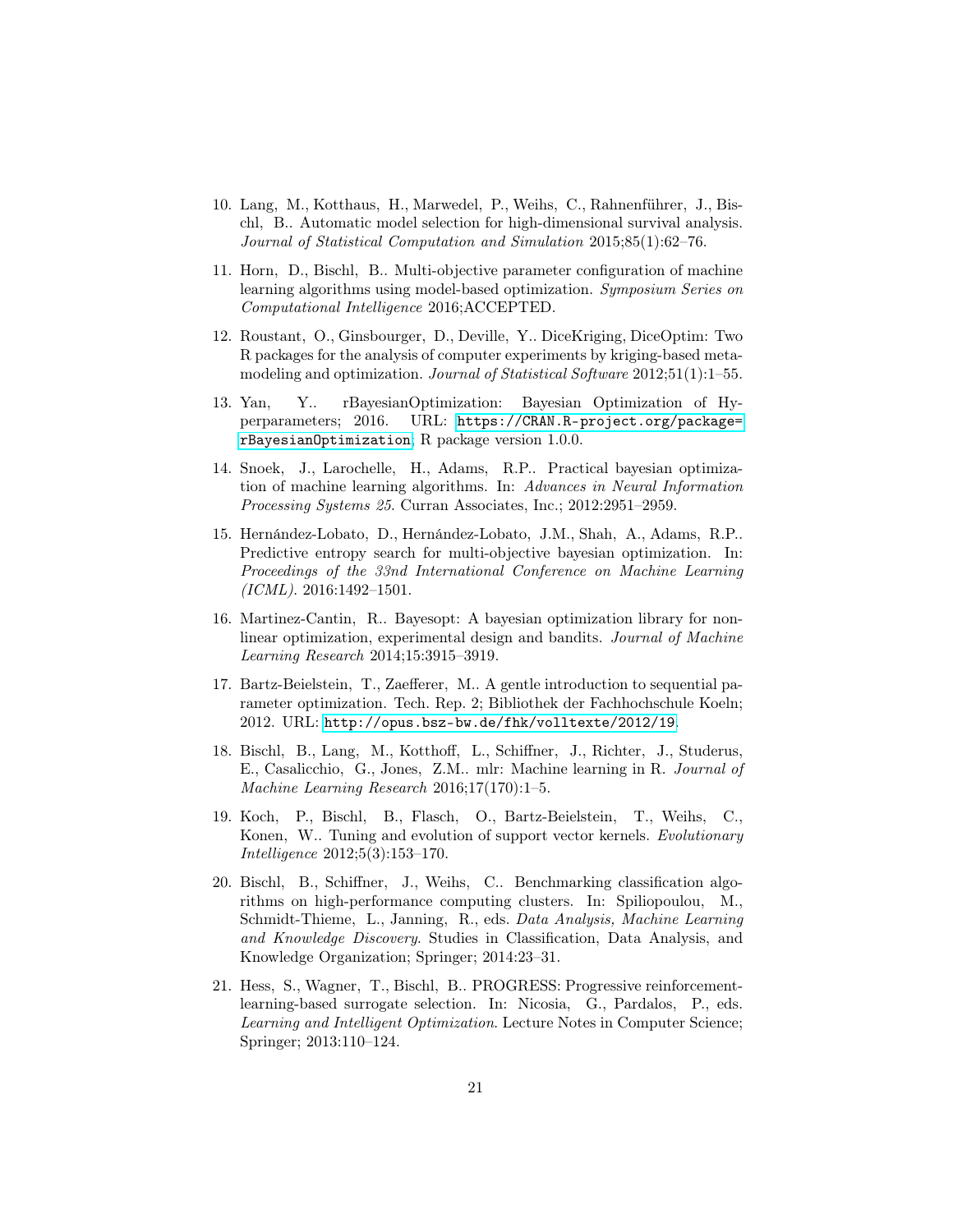- <span id="page-21-0"></span>22. Horn, D., Demircioğlu, A., Bischl, B., Glasmachers, T., Weihs, C.. A comparative study on large scale kernelized support vector machines. Advances in Data Analysis and Classification 2016;:1–17.
- <span id="page-21-1"></span>23. Steponavičė, I., Shirazi-Manesh, M., Hyndman, R.J., Smith-Miles, K., Villanova, L.. On Sampling Methods for Costly Multi-Objective Black-Box Optimization. In: Pardalos, P.M., Zhigljavsky, A., Žilinskas, J., eds. Advances in Stochastic and Deterministic Global Optimization. No. 107 in Springer Optimization and Its Applications; Springer International Publishing. ISBN 978-3-319-29973-0 978-3-319-29975-4; 2016:273–296.
- <span id="page-21-2"></span>24. McKay, M.D., Beckman, R.J., Conover, W.J.. A comparison of three methods for selecting values of input variables in the analysis of output from a computer code. Technometrics 2000;42(1):55–61.
- <span id="page-21-3"></span>25. Schiffner, J., Bischl, B., Lang, M., Richter, J., Jones, Z.M., Probst, P., Pfisterer, F., Gallo, M., Kirchhoff, D., Kühn, T., Thomas, J., Kotthoff, L.. mlr tutorial. 2016. [arXiv:arXiv:1609.06146](http://arxiv.org/abs/arXiv:1609.06146).
- <span id="page-21-4"></span>26. Bossek, J.. cmaesr: Covariance Matrix Adaptation Evolution Strategy; 2016. URL: <https://CRAN.R-project.org/package=cmaesr>; R package version 1.0.1.
- <span id="page-21-5"></span>27. Rasmussen, C.E., Williams, C.K.I.. Gaussian Processes for Machine Learning. Adaptive Computation and Machine Learning; MIT Press; 2006.
- <span id="page-21-6"></span>28. Vazquez, E., Bect, J.. Convergence properties of the expected improvement algorithm with fixed mean and covariance functions. Journal of Statistical Planning and Inference 2010;140(11):3088–3095.
- <span id="page-21-7"></span>29. Jones, D.R.. A taxonomy of global optimization methods based on response surfaces. Journal of Global Optimization 2001;21(4):345–383.
- <span id="page-21-8"></span>30. Zhou, Q., Qian, P.Z., Zhou, S.. A simple approach to emulation for computer models with qualitative and quantitative factors. Technometrics 2012;.
- <span id="page-21-9"></span>31. Ding, Y., Simonoff, J.S.. An investigation of missing data methods for classification trees applied to binary response data. Journal of Machine Learn $ing Research 2010;11:131–170. URL: http://www.jmlr.org/papers/v11/$  $ing Research 2010;11:131–170. URL: http://www.jmlr.org/papers/v11/$ [ding10a.html](http://www.jmlr.org/papers/v11/ding10a.html).
- <span id="page-21-10"></span>32. Sexton, J., Laake, P.. Standard errors for bagged and random forest estimators. Computational Statistics & Data Analysis 2009;53(3):801–811.
- <span id="page-21-11"></span>33. Wager, S., Hastie, T., Efron, B.. Confidence intervals for random forests: The jackknife and the infinitesimal jackknife. Journal of Machine Learning Research 2014;15:1625–1651. URL: [http://jmlr.org/papers/v15/](http://jmlr.org/papers/v15/wager14a.html) [wager14a.html](http://jmlr.org/papers/v15/wager14a.html).